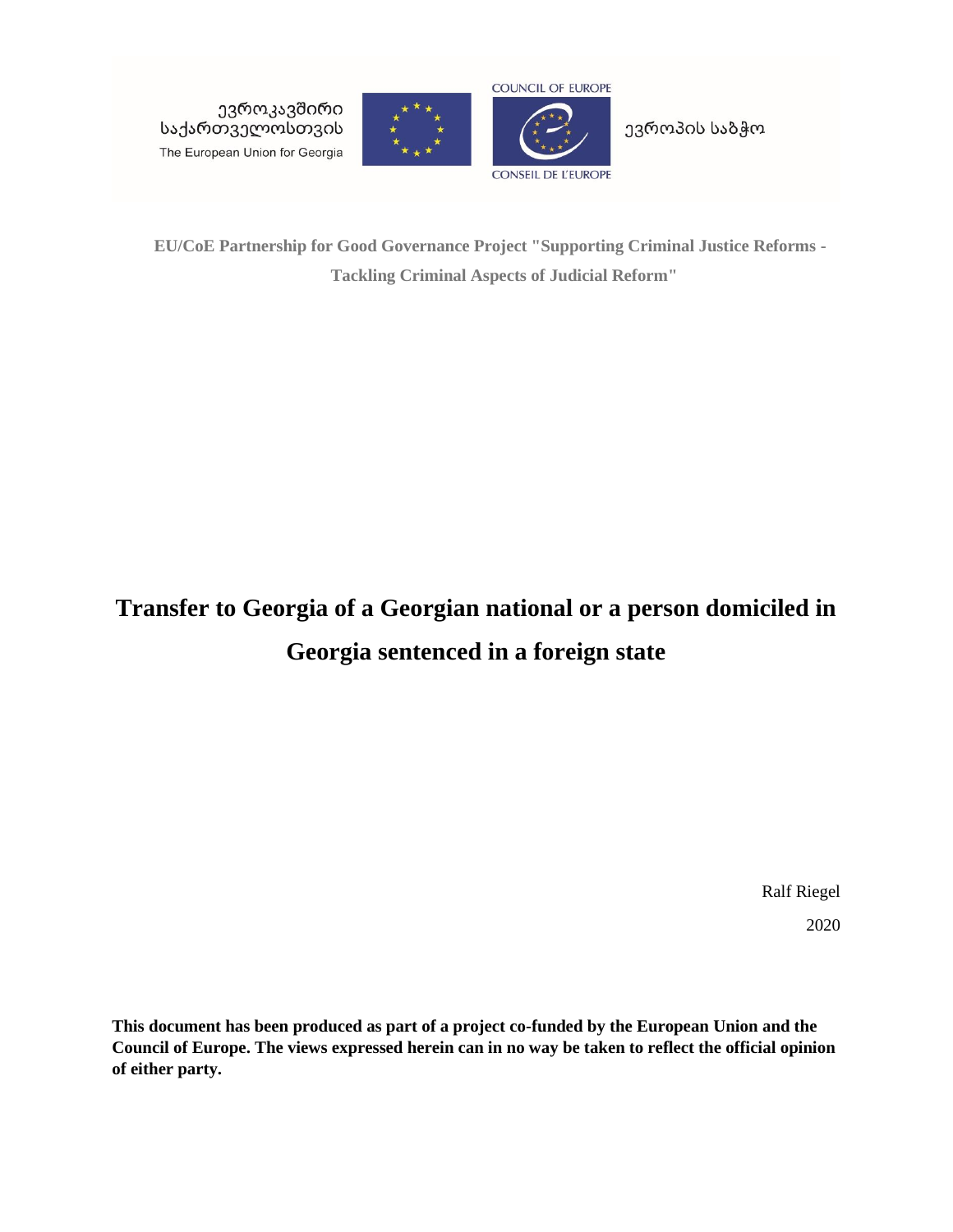## Contents

| Transfer to Georgia of a Georgian national or a person domiciled in Georgia sentenced in a foreign state 18 |  |
|-------------------------------------------------------------------------------------------------------------|--|
|                                                                                                             |  |
|                                                                                                             |  |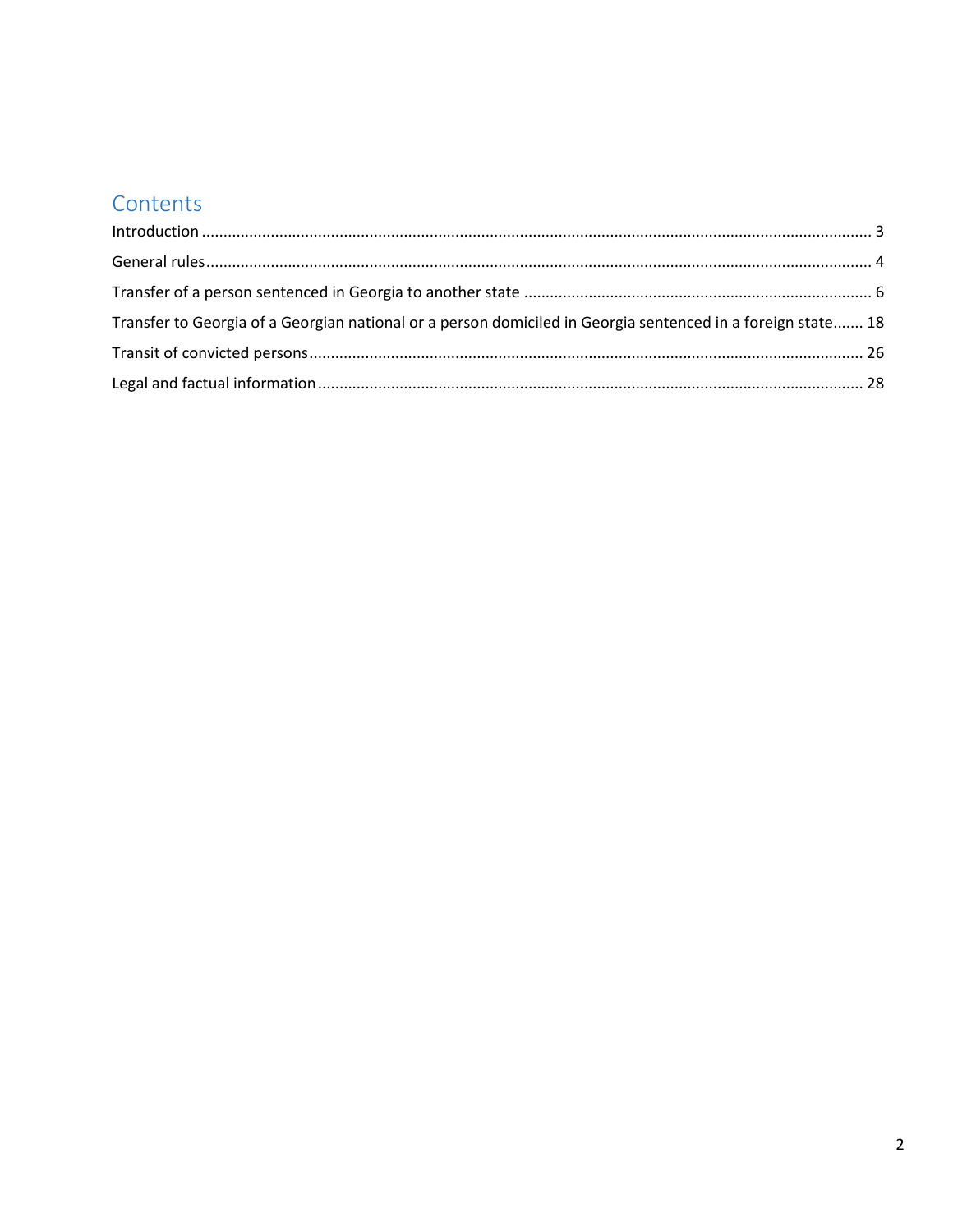## <span id="page-2-0"></span>**Introduction**

These guidelines explain the legal provisions and circumstances upon which the Ministry of Justice of Georgia (hereinafter referred to as "the Ministry") makes a decision when assessing the issue of transfer of a foreign national sentenced in Georgia to another state to further serve a sentence or of a transfer of a Georgian national or a person domiciled in Georgia which had been sentenced abroad to Georgia.

The guidelines are binding for the Ministry when making a decision whether to transfer a foreign national sentenced in Georgia to further serve a sentence or a Georgian national or a person domiciled in Georgia sentenced abroad to serve a sentence in Georgia takes into consideration and evaluates different circumstances.

Double purpose of a transfer of a sentenced person are furthering the ends of justice and the social rehabilitation of sentenced persons. It is commonly accepted that enabling prisoners to serve a sentence in their own country not only avoids the suffering and isolation inherent to a detention abroad due to differences in language, culture, customs and religion, and lack of family ties and contact with the outside world, but also increases their chances of a successful rehabilitation, which prepares the relevant ground for the reintegration process as a full and active member of the community. In deciding whether to transfer a sentenced person, the Ministry balances such factors as the interest of justice, the interest of the sentenced person, humanitarian factors, international cooperation and additional circumstances provided for by a specific international agreement.

The argument for encouraging the transfer of sentenced persons has a strong basis in international human rights law. Article 10 paragraph 3 of the International Covenant on Civil and Political Rights specifies that the essential aim of a penitentiary system is the reformation and social rehabilitation of prisoners. This is echoed within the European Prison Rules on managing detention. As a general rule detention shall "facilitate the reintegration into free society of persons who have been deprived of their liberty".

The guidelines are composed of a general part, rules on requests for a transfer of a person sentenced in another state to Georgia and rules on requests for a transfer of a person sentenced in another state to Georgia.

The following terminology will be used:

"Sentence" means any punishment or measure involving deprivation of liberty ordered by a court for a limited or unlimited period of time on account of a criminal offence;

"Judgment" means a decision or order of a court imposing a sentence;

"Sentencing State" means the State in which the sentence was imposed on the person who may be, or has been, transferred;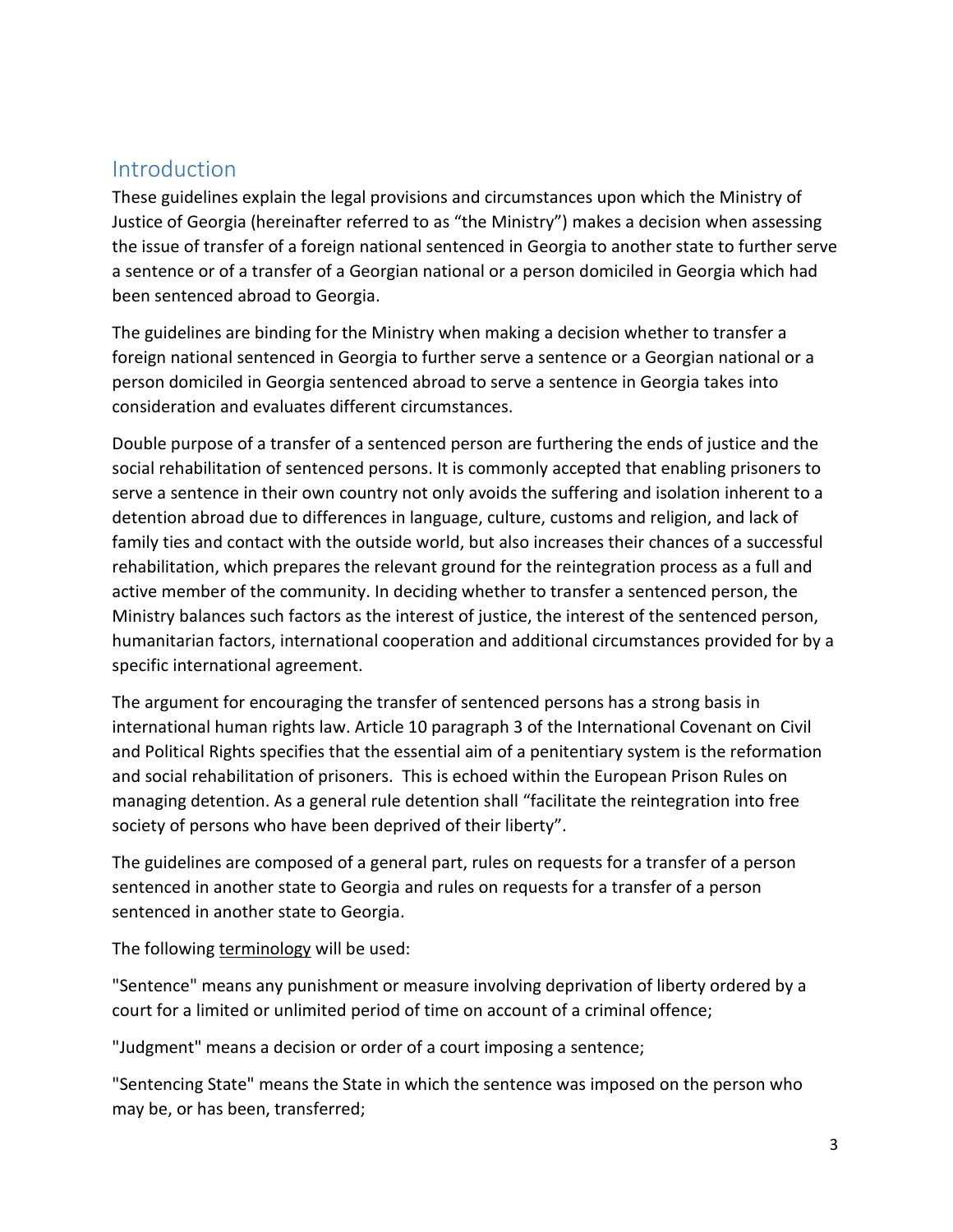"Administering State" means the State to which the sentenced person may be, or has been, transferred in order to serve his sentence.

"Sentenced person" is a person sentenced in the sentencing state which should be transferred to the administering state.

"Transfer" is the factual handover of a sentenced person from the sentencing state to the administering state with the purpose of continued enforcement of a final decision.

## <span id="page-3-0"></span>General rules

#### **Legal basis**

If there is relevant legal basis, a citizen of a foreign country sentenced in Georgia may be transferred to the state of which he or she is a citizen.

According to Article 2 paragraph 1 Law of Georgia on International Cooperation in Criminal Matters (LICCM), international cooperation shall be carried out on the basis of international agreements Georgia is a party to. Georgia had signed and ratified bilateral treaties on the transfer of prisoners with some countries.

Georgia is party to the multilateral Council of Europe Convention on the Transfer of Sentenced Persons of 21 March 1983 (ETS 112) and the Additional Protocol to the Convention on the Transfer of Sentenced Persons of 18 December 1997 (ETS 167). A list of states which have ratified the convention and the protocol too could be found at www.coe.int – explore – treaty office – full list.

If a bilateral or multilateral treaty does not cover all aspects of a transfer, especially procedural rules within Georgia, the LICCM is applicable. In case of a lack of an international treaty, the transfer of prisoners may be carried out on the principle of reciprocity, Article 2 paragraph 3 LICCM. Chapter V LICCM shall be applied.

#### **Statistics**

The Ministry of Justice shall keep a yearly statistics on incoming and outgoing requests, requesting and requested states and the results of proceedings.

#### **Data protection**

Personal data comprise all information relating to an identified or identifiable natural person. Such data shall only be transmitted if the Law of Georgia on the Personal Data Protection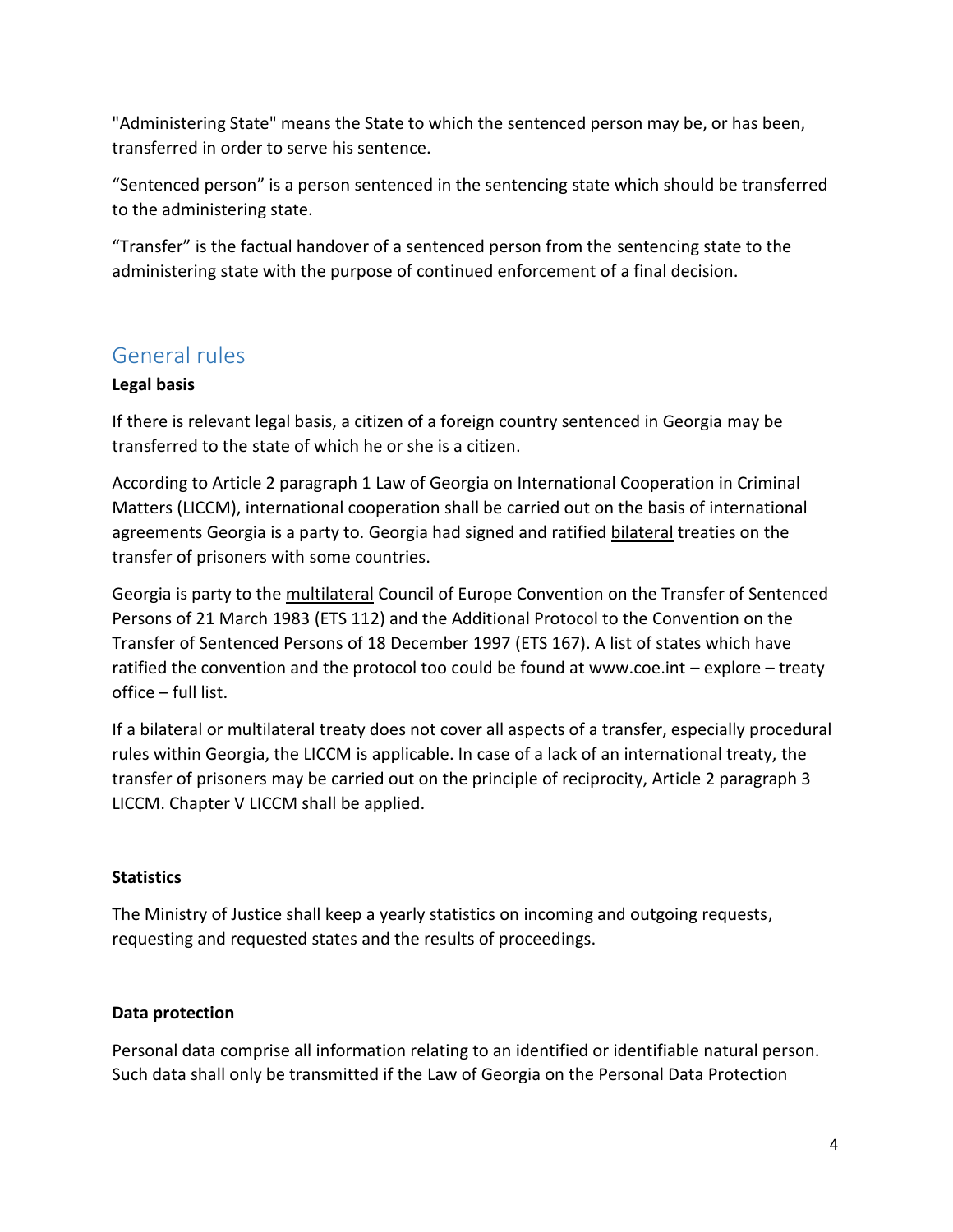allows transmission or there are reasons to assume that the legitimate interests of the data subject would be adversely affected by such transmission.

Accuracy of any personal data transmitted must be ensured. In the event that inaccurate data have been transmitted or data should not have been transmitted, the receiving agency shall be notified by this fact without delay.

Insofar as the Law of Georgia on the Personal Data Protection stipulates specific time limits for erasure or time limits for reviewing the need for continued storage, the receiving agency shall be informed accordingly. Time limits set by a transmitting agency in another state shall be taken into account.

Personal data transmitted shall be used only for the purposes set forth by the transmitting agency. With the prior consent of the transmitting agency the data may also be used for preventing and prosecuting criminal offenses of substantial significance and for averting serious threats to public security.

Personal data may only be transferred onward to another state or international organization with the prior consent of the agency that originally transmitted the data. If asked to permit such a transfer the Ministry of Justice shall specify terms that the receiving agency must respect in connection with any onward transfer.

Personal data received which are incorrect must be rectified without delay.

Personal data received must be erased without delay if the data are no longer needed for the purpose for which they were transmitted, the data should not have been transmitted and the transmitting agency has notified such fact, or the data are inaccurate and are not rectified. Instead of reassure the processing of the data shall be restricted if there is reason to assume that erasure would adversely affect the legitimate interests of a data subject, if the data must be maintained for the purpose of evidence, or erasure is not possible or is only possible with disproportionate effort.

Personal data received must be effectively protected from accidental loss, accidental or unlawful destruction or alteration and unauthorized disclosure, access or processing.

#### **Cooperation between national authorities**

The Ministry of Justice may inform other authorities concerned as the Penitentiary Service, the Prosecutor's Office of Georgia, the Ministries of Internal Affairs and the State Security Service of Georgia on general current developments in the field of transfer of prisoners. If necessary it may organize meeting in order to further develop the legal practice in this field.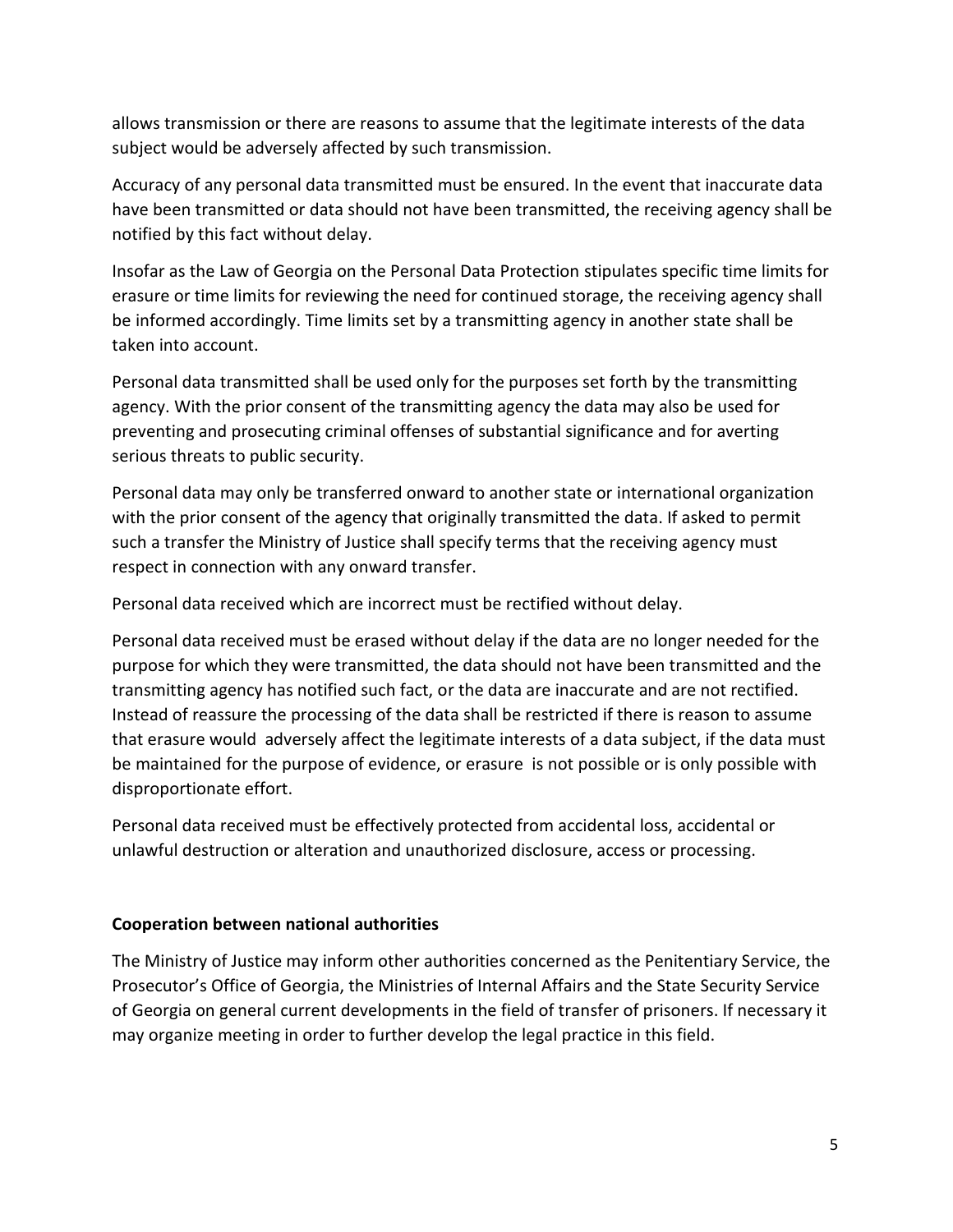#### **Cooperation with other states**

The Ministry is in direct contact with counterparts in other states (Article 43 paragraph 5 LICCM). If possible it should communicate directly (Article 3 paragraph 2 LICCM) and shall make the widest possible use of electronic and other modern means of secure communication. In order to accelerate proceedings advance copies of requests and supporting documents may be sent on a secure electronic channel before sending the official request and documents through the official channel.

The Ministry may name contact points for individual cases or the cooperation with a specific case. Contact points are in charge of processing the request, to facilitate communication and to consult on difficulties with a request.

## <span id="page-5-0"></span>Transfer of a person sentenced in Georgia to another state

#### **Procedure**

The procedure starts if a written (Article 5 paragraph 1 Convention on the Transfer of Sentenced Persons) request is send to the Ministry of Justice by a competent authority of the state of nationality of the sentenced person (Article 43 paragraph 7 letter a LICCM), or an application of the sentenced person or of his/her defense lawyer, close relative or legal representative (Article 43 paragraph 7 letter b LICCM.

The Ministry shall communicate an application by a sentenced person to the state potentially involved and keep the sentenced person informed about developments in this regard.

The sentenced person is entitled to a legal representation by a lawyer during proceedings. The law does not provide for the possibility of legal aid.

The Ministry of Justice shall obtain the documents specified in Article 43 paragraph 8 letter a to j LICCM and Article 44 paragraph 1. In that respect it shall contact the Special Penitentiary Service (letter a to h), the Public Service Development Agency (letter i), the National Bureau of Enforcement (Article 44 paragraph 1 second part: certificate of compensation for the damage caused by the wrongful act of the sentenced person), the Prosecutor's Office, the Ministry of Interior and the State Security Service (letter j).

If necessary the Ministry requests assurances regarding e.g. the length of enforcement of the sentence, the rule of specialty or detention conditions from the administering state.

The Ministry prepares a motion for the Minister of Justice (Article 44 paragraph 3 LICCM), who then decides on the transfer of the sentenced person (Article 43 paragraph 4 LICCM).

The Minister decides on granting the transfer. There are no legal remedies against the decision. The European Court of Human Rights (ECtHR) stated that such a remedy is not necessary as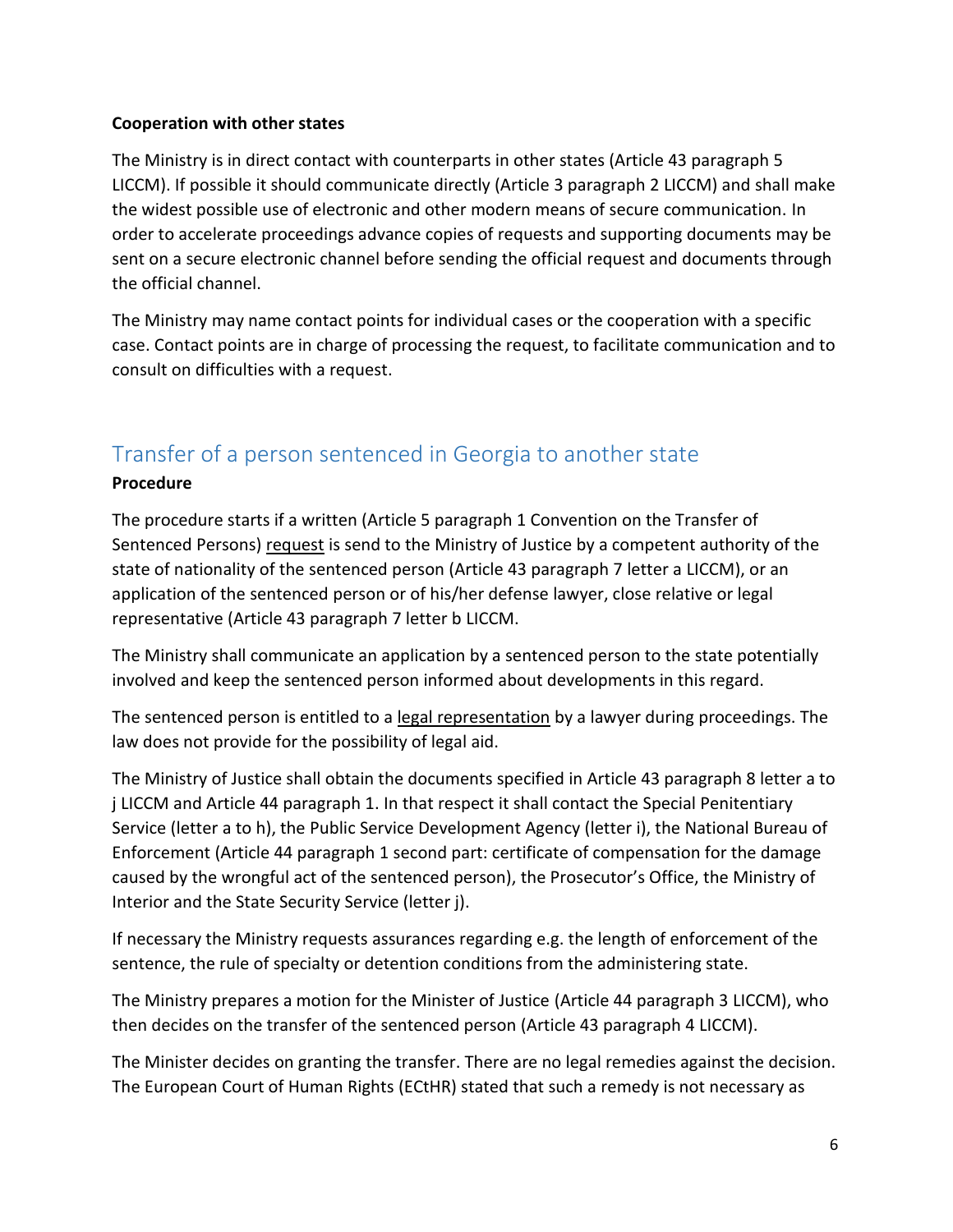Article 6 of the European Convention on Human Rights (ECHR) does not apply (ECtHR Zhernin v. Poland, No.: 2669/13).

The Ministry notifies the requesting state of the decision (Article 44 paragraph 4 and 5 LICCM) and provides the necessary documentation to the requesting state. It informs the sentenced person and other interested parties.

If the foreign state accepts the transfer and states that the sentence will be executed and the remaining time of enforcement, which had been notified by the administering state, fulfills the expectations of the Ministry, the Minister of Justice orders the transfer (Article 44 paragraph 4 LICCM). If the expectations are not met the Ministry should contact the administering state before making a final decision and try to find a solution.

Information on any remission earned by the prisoner in Georgia and any factors relevant to the enforcement of the sentence based on the date of transfer shall be given to the administering state as soon as possible.

The Ministry shall provide the medical service of the prison authorities of the administering state with social and medical reports, whenever appropriate, including psychiatric assessments, information on medical treatment prescribed and possible recommendations on further treatment.

Within five days the Ministry of Justice informs the state of nationality of the sentenced person and applies to the Penitentiary Service to organize the transfer to the requesting state (Article 44 paragraph 6 LICCM).

After the transfer the judgment of the Georgian court shall not be enforced in Georgia if not specified otherwise in the law.

If the judgement forming the basis of the transfer has been modified, repealed or amnesty has been granted the Ministry informs without delay the state to which the sentenced person had been transferred (Article 44 paragraph 7 and 8).

#### **Formal requirements**

If the basis for a transfer is a bilateral or a multilateral treaty the documents specified therein shall be necessary to decide on a transfer. If the basis for a transfer is national law the documents specified in Article 43 paragraph 8 shall be obtained. The opinions detailed in Article 43 paragraph 8 letter j are necessary in any event.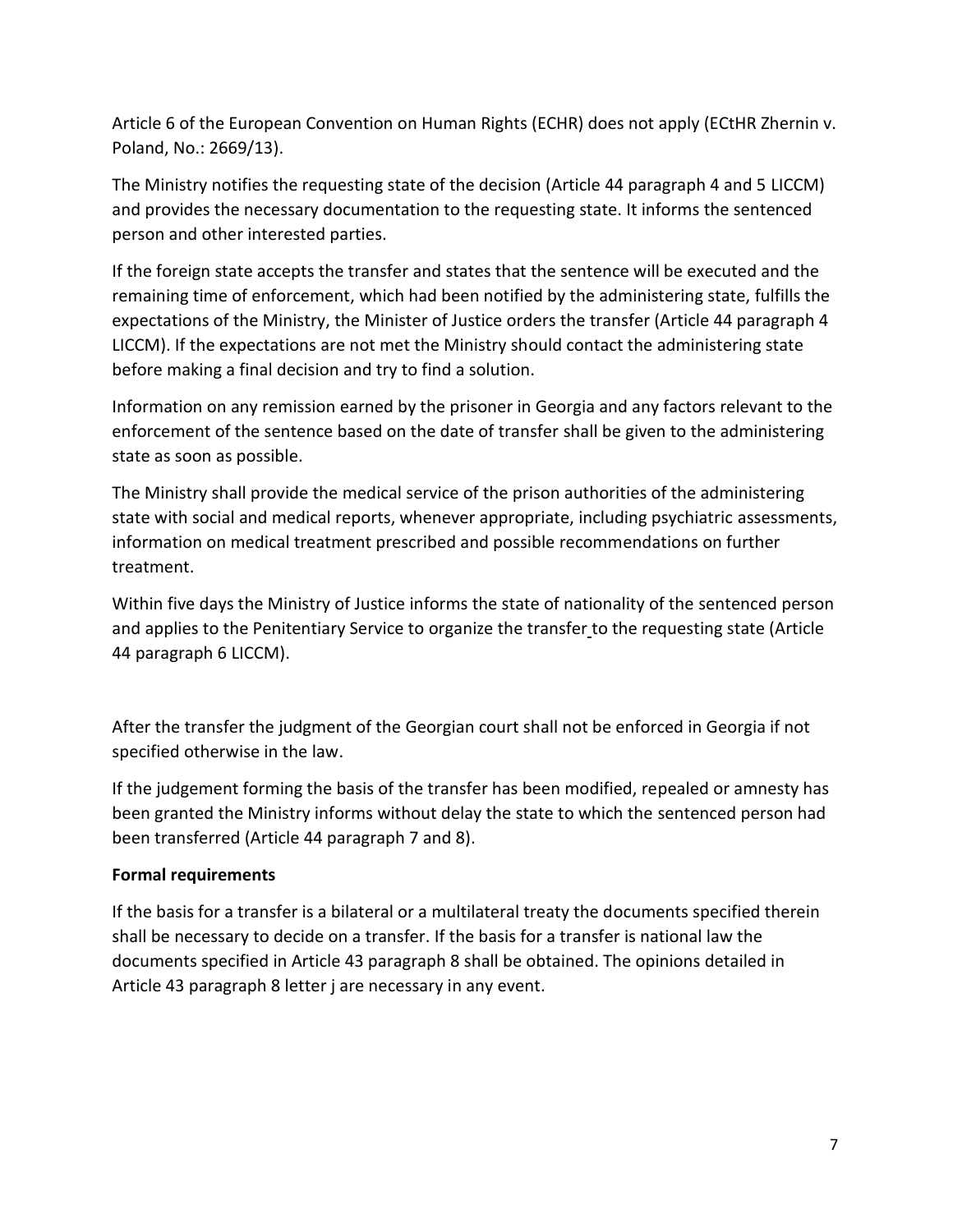|        | <b>Document</b>                                                                                                                                                                                                                                                                                                                      | <b>LICCM</b>                          | <b>Convention on</b><br>the Transfer of<br>Sentenced<br><b>Persons</b> |
|--------|--------------------------------------------------------------------------------------------------------------------------------------------------------------------------------------------------------------------------------------------------------------------------------------------------------------------------------------|---------------------------------------|------------------------------------------------------------------------|
| 3.2.1  | A certified copy of the final<br>judgment;                                                                                                                                                                                                                                                                                           | Article 43<br>paragraph 8<br>letter a | Article 6<br>paragraph 2<br>letter a                                   |
| 3.2.2  | A document certifying the entry into<br>force of the final judgment                                                                                                                                                                                                                                                                  | Article 43<br>paragraph 8<br>letter b |                                                                        |
| 3.2.3  | A certified copy (if any) of a decision<br>of a higher court of the court that<br>delivered the judgment                                                                                                                                                                                                                             | Article 43<br>paragraph 8<br>letter c |                                                                        |
| 3.2.4  | A document concerning the part of<br>the sentence served by the<br>sentenced person                                                                                                                                                                                                                                                  | Article 43<br>paragraph 8<br>letter d | Article 6<br>paragraph 2<br>letter b                                   |
| 3.2.5  | A document concerning the<br>remaining part of the sentence                                                                                                                                                                                                                                                                          | Article 43<br>paragraph 8<br>letter e |                                                                        |
| 3.2.6  | The text of the article of the Criminal<br>Code under which the person was<br>sentenced                                                                                                                                                                                                                                              | Article 43<br>paragraph 8<br>letter f | Article 6<br>paragraph 2<br>letter a                                   |
| 3.2.7  | Written consent of the sentenced<br>person to transfer, and where the<br>sentenced person is unable to<br>express his/her wish, the consent of<br>his/her close relative or legal<br>representative, unless otherwise<br>provided for by an international or<br>individual agreement of Georgia, or<br>the conditions of reciprocity | Article 43<br>paragraph 8<br>letter g | Article 6<br>paragraph 2<br>letter c                                   |
| 3.2.8  | A certificate of health of the<br>sentenced person                                                                                                                                                                                                                                                                                   | Article 43<br>paragraph 8<br>letter h |                                                                        |
| 3.2.9  | A document certifying citizenship of<br>the receiving state                                                                                                                                                                                                                                                                          | Article 43<br>paragraph 8<br>letter i | Article 6<br>paragraph 1<br>letter a                                   |
| 3.2.10 | The opinion of the Prosecutor's<br>Office of Georgia on the expediency<br>of transferring of the sentenced<br>person                                                                                                                                                                                                                 | Article 43<br>paragraph 8<br>letter j |                                                                        |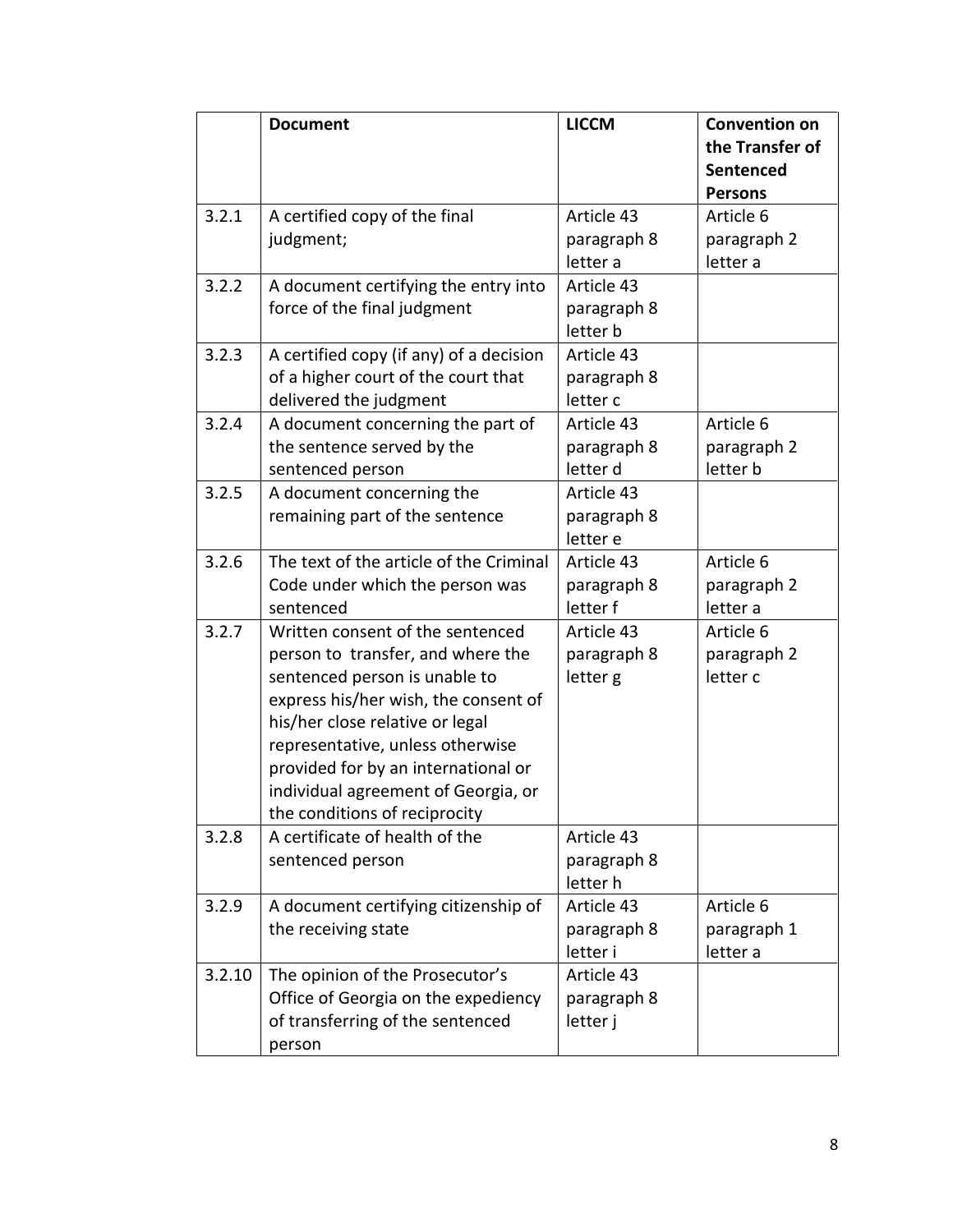| 3.2.11 | The opinion of the Ministry of        | Article 43  |             |
|--------|---------------------------------------|-------------|-------------|
|        | Internal Affairs of Georgia on the    | paragraph 8 |             |
|        | expediency of transferring of the     | letter j    |             |
|        | sentenced person                      |             |             |
| 3.2.12 | The opinion of the State Security     | Article 43  |             |
|        | Service of Georgia on the             | paragraph 8 |             |
|        | expediency of transferring of the     | letter j    |             |
|        | sentenced person                      |             |             |
| 3.2.13 | A certificate of compensation for the | Article 44  |             |
|        | damage caused by the wrongful act     | paragraph 1 |             |
|        | of the sentenced person               |             |             |
| 3.2.14 | If appropriate: Any medical or social |             | Article 6   |
|        | reports on the sentenced person,      |             | paragraph 2 |
|        | information about his treatment in    |             | letter d    |
|        | the sentencing state, and any         |             |             |
|        | recommendation for his further        |             |             |
|        | treatment in the administering state  |             |             |

3.2.1 The documents provided to the requested state shall be translated into the language of the requested state if an applicable treaty does not foresee otherwise.

In case a document is missing the Ministry requests additional information by the competent authority of the state of which the sentenced person is a national.

3.2.7 A written consent of the sentenced person is not necessary under the conditions of Article 3 Additional Protocol to the Convention on the Transfer of Sentenced Persons. A consent may not be necessary if the sentenced passed on the sentenced person, or an administrative decision consequential to that sentence, includes an expulsion or deportation order or any measure as the result of which that person will no longer be allowed to remain in the territory of the sentencing state once he or she is released from prison (see for further detail 3.3.3). The decision or order has to be provided by the sentencing state.

#### **Material requirements**

The material requirements for a transfer are described in the applicable international treaty or, if no treaty applies, in the national law. If the material requirements are not fulfilled a transfer could not be granted.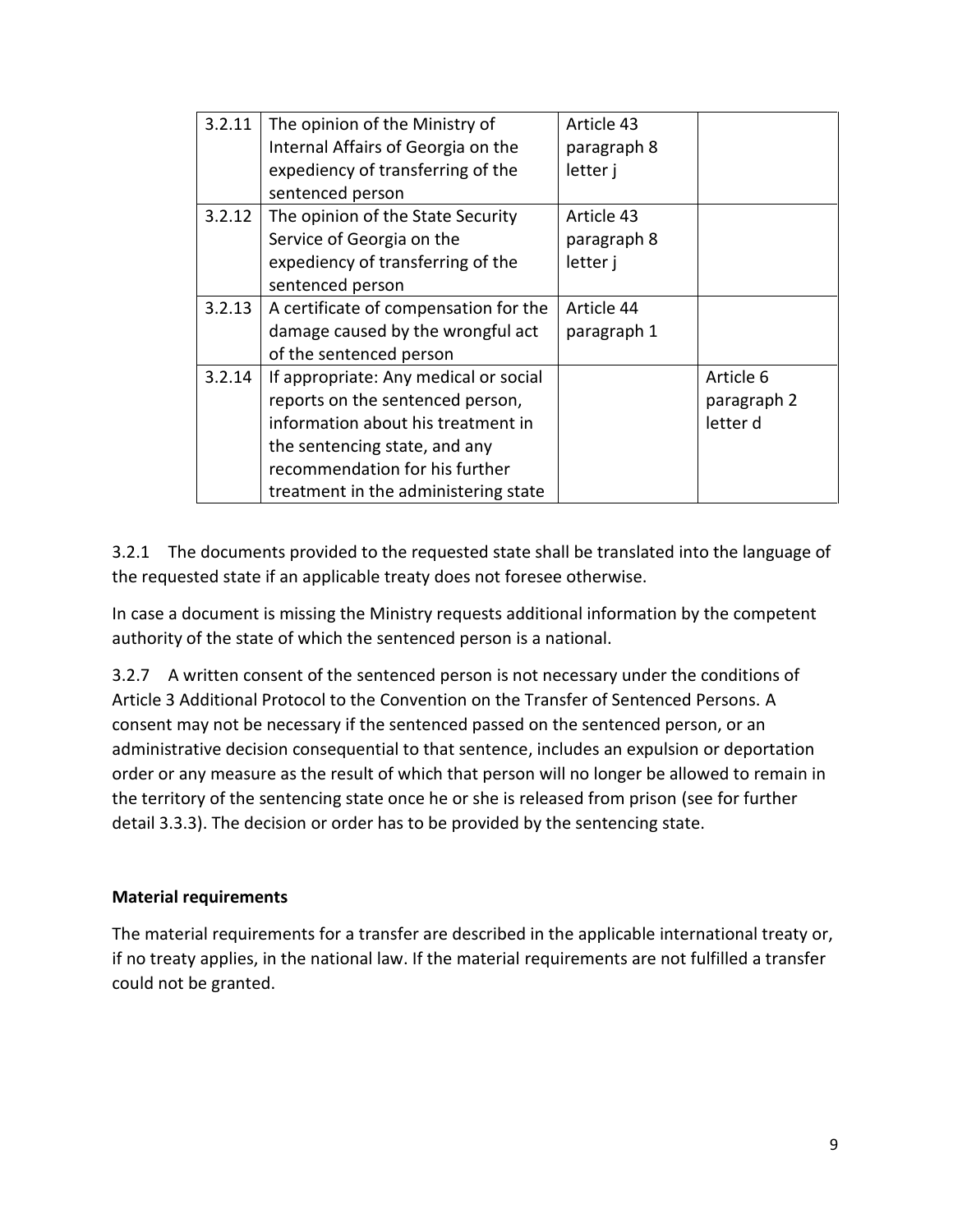|        |                                            | <b>LICCM</b> | <b>Convention on</b> |
|--------|--------------------------------------------|--------------|----------------------|
|        |                                            |              | the Transfer of      |
|        |                                            |              | Sentenced            |
|        |                                            |              | <b>Persons</b>       |
| 3.3.1  | The sentenced person is a national of      | Article 43   | Article 3            |
|        | the requesting state                       | paragraph 2  | paragraph 1          |
|        |                                            |              | letter a             |
| 3.3.2  | The judgement is final.                    | Article 43   | Article 3            |
|        |                                            | paragraph 8  | paragraph 1          |
|        |                                            | letter b     | letter b             |
| 3.3.3  | The sentenced person consents to the       | Article 43   | Article 3            |
|        | transfer, if necessary.                    | paragraph 9  | paragraph 1          |
|        |                                            | letter b     | letter d             |
| 3.3.4  | The remaining term of the sentence to      | Article 43   | Article 3            |
|        | be served is not less than 6 months at     | paragraph 9  | paragraph 1          |
|        | the time of receiving the request for      | letter c     | letter c             |
|        | transfer                                   |              |                      |
| 3.3.5  | The act for which the person is            | Article 43   | Article 3            |
|        | sentenced is deemed to be a criminal       | paragraph 9  | paragraph 1          |
|        | offence or is punishable by                | letter a     | letter d             |
|        | imprisonment under the legislation of      |              |                      |
|        | the requesting state                       |              |                      |
| 3.3.6  | The requesting state agrees to the         | Article 43   | Article 3            |
|        | transfer                                   | paragraph 9  | paragraph 1          |
|        |                                            | letter d     | letter f             |
| 3.3.7  | The enforcement of the sentence will       |              | Article 3            |
|        | not result in a violation of human rights. |              | European             |
|        |                                            |              | Human Rights         |
|        |                                            |              | Convention           |
| 3.3.8  | A financial penalty in conjunction with    |              |                      |
|        | the prison sentence has not been paid.     |              |                      |
| 3.3.9  | A likely additional period of detention    |              |                      |
|        | under the law of the administering state   |              |                      |
|        | is not disproportionate.                   |              |                      |
| 3.3.10 | The administering state is prohibited      |              |                      |
|        | from trying the sentenced person for       |              |                      |
|        | the same act for which he or she had       |              |                      |
|        | been convicted and sentenced in            |              |                      |
|        | Georgia.                                   |              |                      |

3.3.1 In cases of double nationality it is sufficient that the sentenced person has inter alia the nationality of the administering state and not the nationality of Georgia.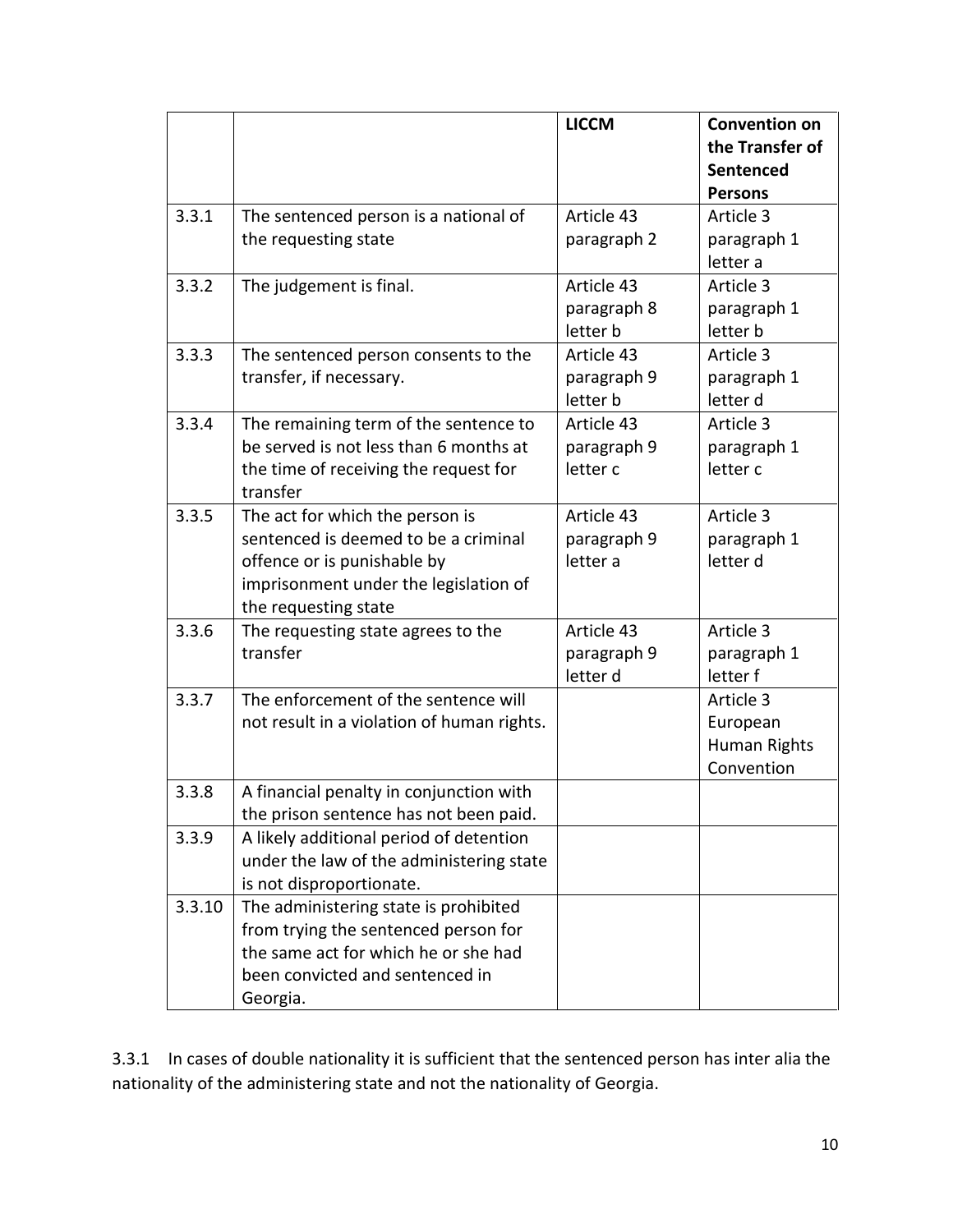3.3.2 The term "final" should be understood as referring to the exhaustion of all normal appeal processes. Thus all available remedies must have been exhausted, or the time limits for such remedies must have expired without the parties having availed themselves of them.

3.3.3 A consent is not necessary under the conditions of the Additional Protocol to the Convention on the Transfer of Prisoners. When deciding whether to transfer without consent the interests of the sentenced person and the public interest have to be balanced. In the interest of social rehabilitation the further domicile of the sentenced person in Georgia or in the administering state, a deportation order or asylum granted by Georgian authorities, familial and social ties, language knowledge and detention conditions shall be taken into account.

The sentenced person should be informed about the legal consequences that the transfer would entail to ensure that the consent is given voluntarily. The information should be given in a language the sentenced person can understand. If necessary according to the law of the administering state, a possibility to verify the process of consent e.g. by the assistance of diplomatic or consular corps or any other official agreed upon between the states concerned should be given.

3.3.4 If the administering state sets the same prerequisite to a transfer, the usual time of proceedings in Georgia must be added to the 6 month mentioned in the LICCM or the Convention.

In exceptional cases, Georgia and the foreign state concerned may agree on transfer to a foreign state (or to Georgia) even if the remaining term of the sentence is less than 6 months, (Article 43 paragraph 9 letter c LICCM, Article 3 paragraph 2 Convention on the transfer of Sentenced Persons).

3.3.7 A transfer shall not be executed when there are objective reasons to believe that basic fundamental rights of the sentenced persons shall be enshrined.

Detention conditions in general must fulfil the minimum standards set out by the ECtHR (see Mursic ./. Croatia, No.: 7334/13). When assessing those conditions the individual situation of the sentenced person (e.g. age, gender, sexual orientation, physical or mental illness, ongoing drug therapy) shall be taken into account. Harsher conditions as such are no reason not to transfer (ECtHR Müller v. Germany, No.: 48058/09). The administering state could provide an assurance guaranteeing those standards for the transferred person.

The administering state must ensure the availability of an appropriate type of treatment of specific categories of sentenced persons prone to vulnerability regarding treatment, care and accommodation, such as minor offenders or offenders suffering from mental health issues. Before denying the transfer the Ministry shall consult with the administering state and try to find a solution.

In case of a risk of political persecution in the administering state a transfer cannot take place. In deciding whether such a risk exists a possible asylum status shall be taken into account.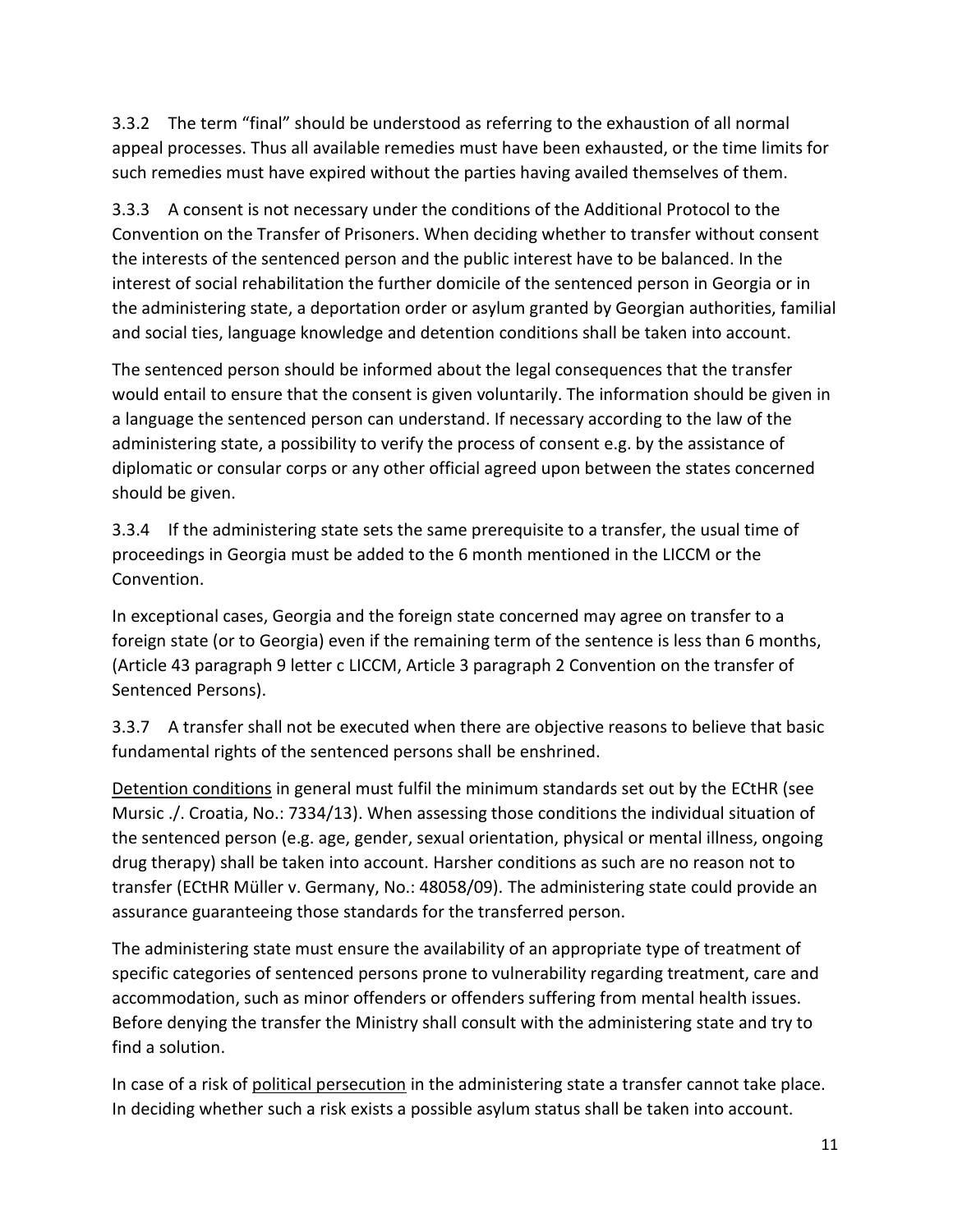3.3.8 Information on the enforcement of a financial penalty can be obtained by the National Bureau of Enforcement.

3.3.9 See ECtHR Csoszánszki v. Sweden, No.: 22318/02: "The Convention does not require the Contracting Parties to impose its standards on third States or territories. To lay down a strict requirement that the sentence served in the administering country should not exceed the sentence that would have to be served in the sentencing country would also thwart the current trend towards strengthening international cooperation in the administration of justice, a trend which is reflected in the Transfer Convention and is in principle in the interests of the persons concerned. In view of this, the possibility of a longer period of imprisonment in the administering State does not in itself render the deprivation of liberty arbitrary as long as the sentence to be served does not exceed the sentence imposed in the original criminal proceedings. Nevertheless, the Court does not exclude the possibility that a flagrantly longer de facto term of imprisonment in the administering State could give rise to an issue under Article 5, and hence engage the responsibility of the sentencing State under that Article. However, the sentencing State could only be responsible for consequences which were foreseeable at the time when the transfer decisions were taken.

ECtHR Veermäe v. Finland, No.: 38704/03: "The Court did not exclude the possibility that a flagrantly longer de facto sentence in the administering State could give rise to an issue under Article 5, and hence engage the responsibility of the sentencing State under that Article. For this to be the case, however, substantial grounds would have to be shown to exist for believing that the time to be served in the administering State would be flagrantly disproportionate to the time which would have had to be served in the sentencing State."

3.3.10 The Ministry shall ask as for an assurance in that respect if it is not mandatory according to a bilateral or multilateral treaty applicable.

#### **Grounds for refusal**

Georgia is not obliged to transfer a sentenced person to a foreign state (see ECtHR Passaris v. Greece, No.: 53344/07). There is no subjective right of a sentenced person to be transferred (ECtHR Plepi v. Albania and Greece, No.: 11546/05, 33285/05 and 33288/05; Palfreeman v. Bulgaria, No.: 59779/14).

The social rehabilitation of the sentenced person and other human rights concerns must always be prominent when considering whether the requirements for a transfer have been met. However it should always be in mind that wider criminal justice and law enforcement policy concerns may legitimately play a role in the decision making process. Those concerns may be general, such as concerns for public sensibilities and the political climate, or individual, such as victim's rights or a probable significant disparity between the sentence that would have been served in Georgia and that will be served in the administering state.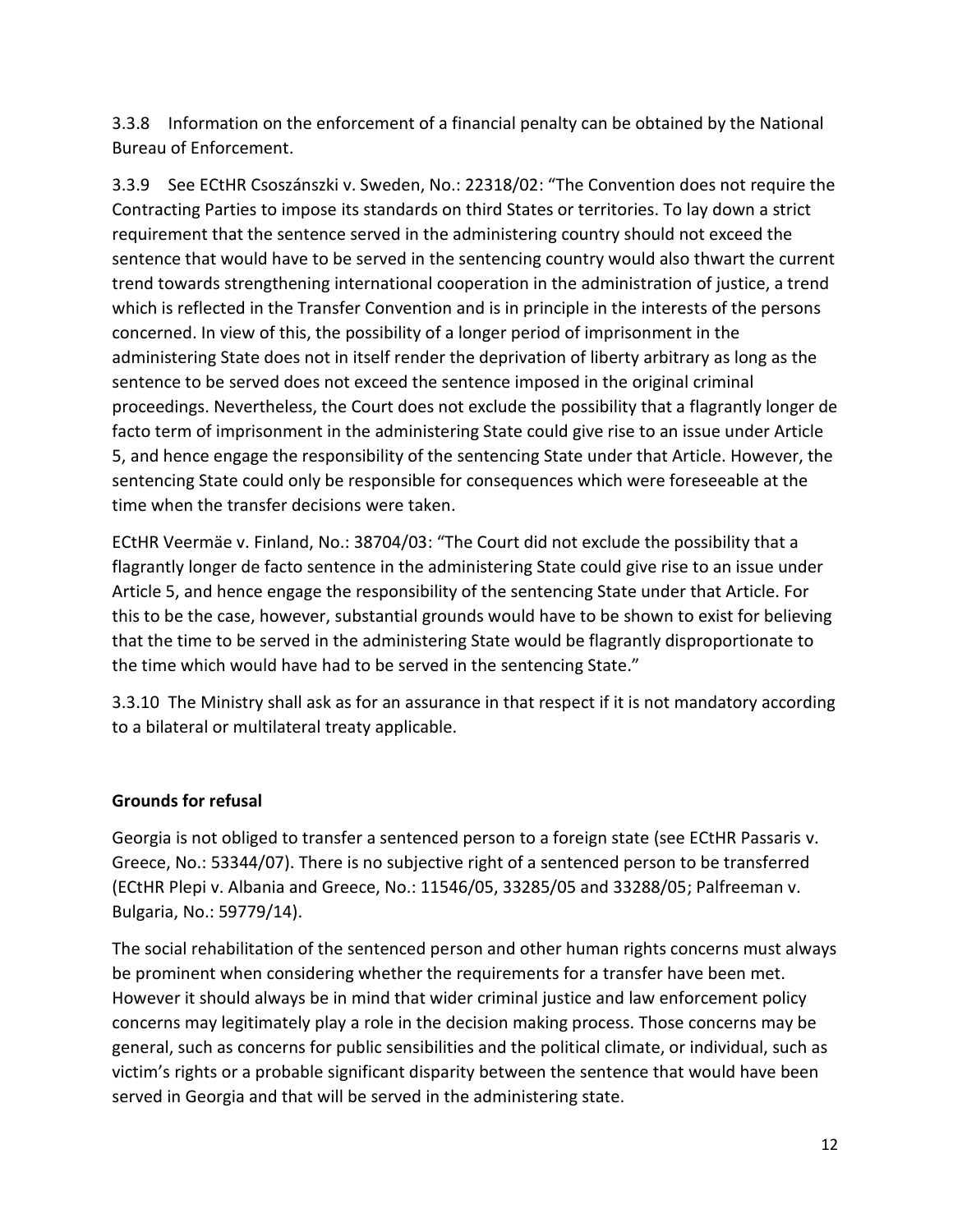Grounds for refusal are not mandatory. The Ministry of Justice has a power of discretion. When deciding whether to transfer or not shall take into account the following aspects:

|       |                                                                                                                                                                  | <b>LICCM</b>                                 | <b>Convention on</b><br>the Transfer of<br>Sentenced<br><b>Persons</b> |
|-------|------------------------------------------------------------------------------------------------------------------------------------------------------------------|----------------------------------------------|------------------------------------------------------------------------|
| 3.4.1 | The transfer of the accused person<br>poses risk to public and/or state                                                                                          | Article 43<br>paragraph 10                   |                                                                        |
|       | security interests                                                                                                                                               | letter a                                     |                                                                        |
| 3.4.2 | The correctional facilities of Georgia<br>are overcrowded                                                                                                        | Article 43<br>paragraph 10<br>letter b       |                                                                        |
| 3.4.3 | The sentenced person has not served<br>half of the sentence, unless<br>otherwise agreed between the<br>competent authorities of Georgia<br>and the foreign state | Article 43<br>paragraph 10<br>letter c       |                                                                        |
| 3.4.4 | The interested persons refuse to<br>cover the expenses related to<br>transferring of the sentenced person                                                        | Article 43<br>paragraph 10<br>letter d LICCM |                                                                        |
| 3.4.5 | The transfer will not contribute to<br>the sentenced person's social<br>rehabilitation.                                                                          |                                              |                                                                        |
| 3.4.6 | There are ongoing investigations or<br>trials against the sentenced person in<br>Georgia.                                                                        |                                              |                                                                        |

3.4.3 It is in the interest of justice that a sentence will be enforced correctly. A person will be sentenced if he is guilty of a crime. Guilt shall be compensated. Victims are interested that the perpetrator is not only sentenced but that he also serves time in prison. It is in the interest of special and general prevention that sentences are enforced as foreseen in Georgian law. When deciding on a transfer the aim of a sufficient enforcement of the whole sentence shall be taken into account. Prisoners with a foreign nationality should be treated equally with Georgian prisoners. Transfer should not put them in a better nor a less favorable position as to the enforcement of the sentence.

Usually half of the nominal sentence should be enforced in Georgia. It should be taken into account how long the rest of the remaining sentence will be enforced in the administering state. In the event of transfer the issue of administration of the sentence shall fall entirely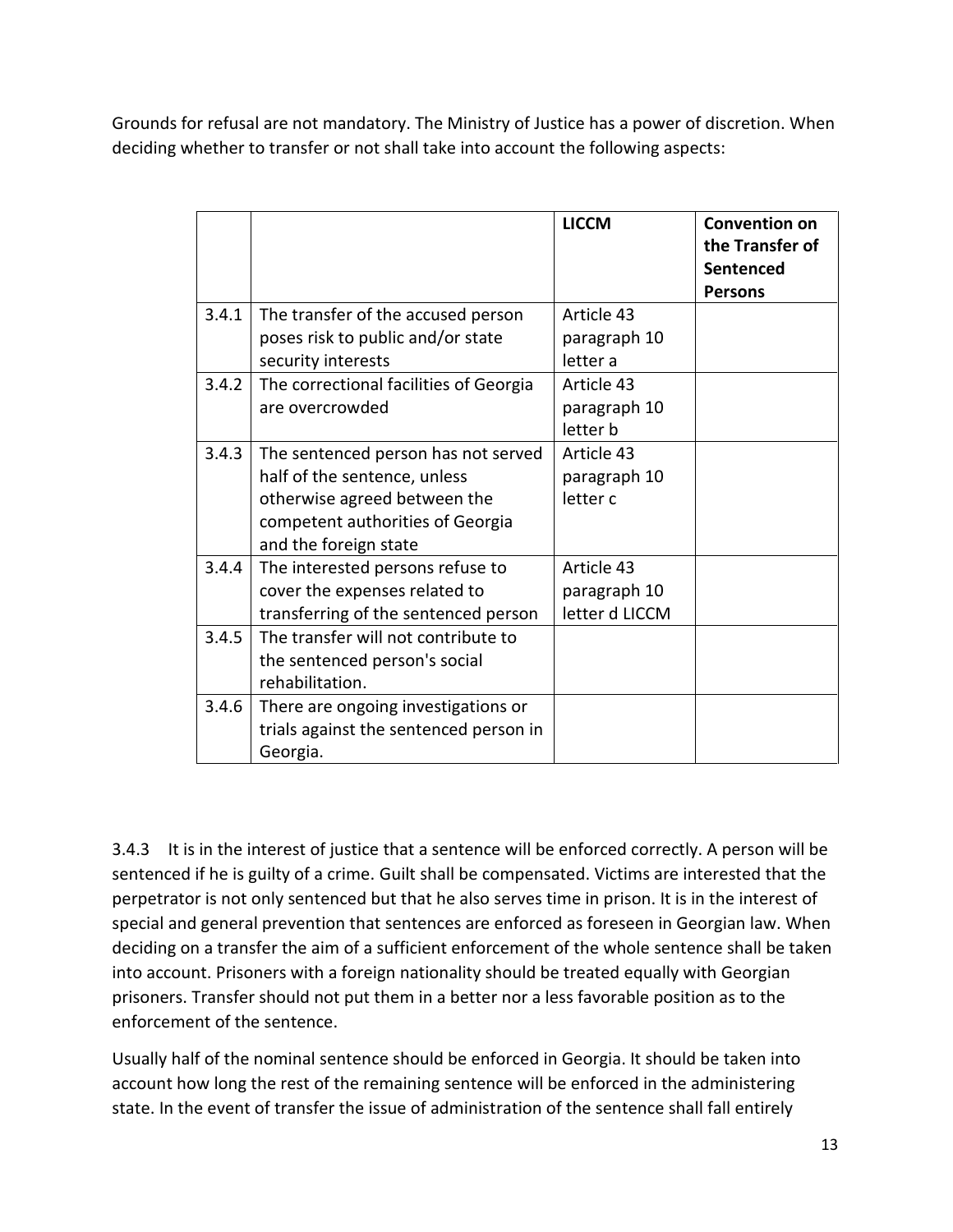within the jurisdiction of the administering state. Accordingly, in cases where as a result of conversion of the sentence there is substantial difference in the duration of punishment determined by receiving and extraditing states, the Ministry may take this into account in the assessment of the decision about transfer.

According to experiences in Turkey prison sentences will be enforced in average to 42 % of the nominal time. In Greece prison sentences under 5 years will be enforced up to 40 %, with respect to drug crimes up to 33 %. In Belgium the minimum enforcement time is 33 %.

In case of doubts on the enforcement in the administering state an assurance could be requested.

The main purpose of the international transfer to further serve a sentence, is the social rehabilitation of the sentenced person. Social rehabilitation should be understood in the sense that it is more appropriate for measures of rehabilitation to be taken in a state where the offender understands the language and to which the sentenced persons has close links. The opportunity for social contacts with relatives and friends helps preparing for a return to the community. Accordingly, transfer to another state must be conditioned by a number of factors that contribute to the process of social rehabilitation and reintegration of convicts. In view of the foregoing, the following circumstances shall be taken into account:

#### **Ties of the sentenced person with the receiving state**

The relationship of the convict with the receiving state is important to the extent that the opportunity for the convict to successfully undergo the rehabilitation process after serving a sentence is significantly higher in the environment to which a particular person belongs for the cultural or other characteristics. Such ties could be build up by

#### **Family and other social connections**

The ability of the sentenced person to maintain permanent contact with family members and other close relatives plays an important role in the process of social rehabilitation of the sentenced person (ECtHR Palfreeman v. Bulgaria, No.: 59779/14; Zhernin v. Poland, No.: 2669/13). The rate of social reintegration of prisoners is higher in an environment where they have the opportunity to see family members and be in culturally familiar environment. Nurturing the ties between prisoners and their children is also important for the development of the children. However, it is highly probable that having served the sentence, the prisoner would be willing to live in the area where his/her family members and close relatives live.

#### **The length of time spent in the sentencing and administering state**

It is important to evaluate the length of time spent by a convict in the sentencing and administering state. Since, in some cases, the time spent by the sentenced person in the sentencing state and the ties established during that time are so strong and high (e.g. marriage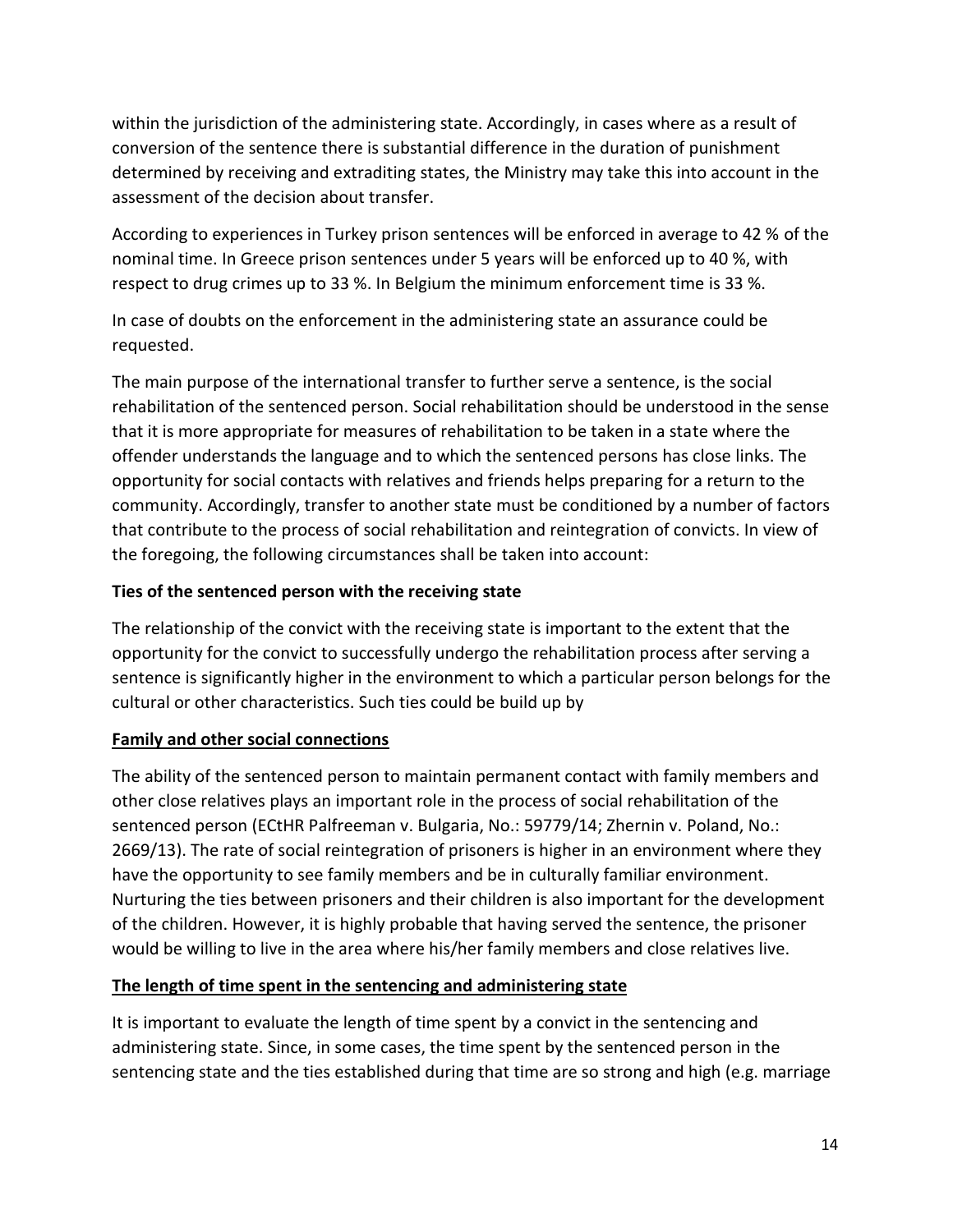and family) that with a high degree of probability, after release, the convict will inevitably seek to return to the sentencing state.

#### **History of education and employment**

In assessing the issue of transfer to another state for further serving a sentence, account shall be taken of the fact that the person concerned has received education in the sentencing state and the repetitive nature of the process. An indication of ties to the sentencing state could be an existing longtime employment which will be continued after release from prison.

## **Property ties**

Real estate, business or any other business activity/share of the sentenced person in the sentencing state shall construct a certain tie between the sentenced person and the sentencing state, so this factor must also be taken into account when assessing the transfer case.

#### **Information about deportation/expulsion, frequency and duration**

For the purpose of further serving a sentence by the sentenced person, when transferring to another state, information on the nature of entering the sentencing state by the person, number of expulsions, deportations or voluntary departures from the state and time intervals should be taken into account. Where the fact of illegal border crossing is repeated within a short period, there is a high likelihood that the person concerned, after serving the sentence, will still attempt to enter the sentencing state by any means.

## **Nature/severity of the offense**

The nature of the offense committed is crucial in the selection of the type and size of the punishment and is therefore taken into account when deciding whether to transfer the sentenced person to another state to further serve a sentence. The components of criminal offenses could create a clear picture for determination in which state and under what circumstances the goal of resocialization of the sentenced person will be more realistic.

When assessing the nature and severity of the offense, factors such as: the number of victims; the nature of the physical, psychological or financial damage caused; damage to the society; whether the conviction was based on a violent crime, including a particular focus on the type of weapon used, the violation of human life and security; whether the convict had direct contact with various gangs, terrorist groups or other organized crime groups; the role of the sentenced person in the criminal acts, etc.

## **Acknowledgment of responsibility**

When assessing the chances of rehabilitation after serving a sentence, account shall also be taken of acceptance of responsibility by him/her, which may be expressed in various actions. In particular, cooperation of the sentenced person with relevant authorities, providing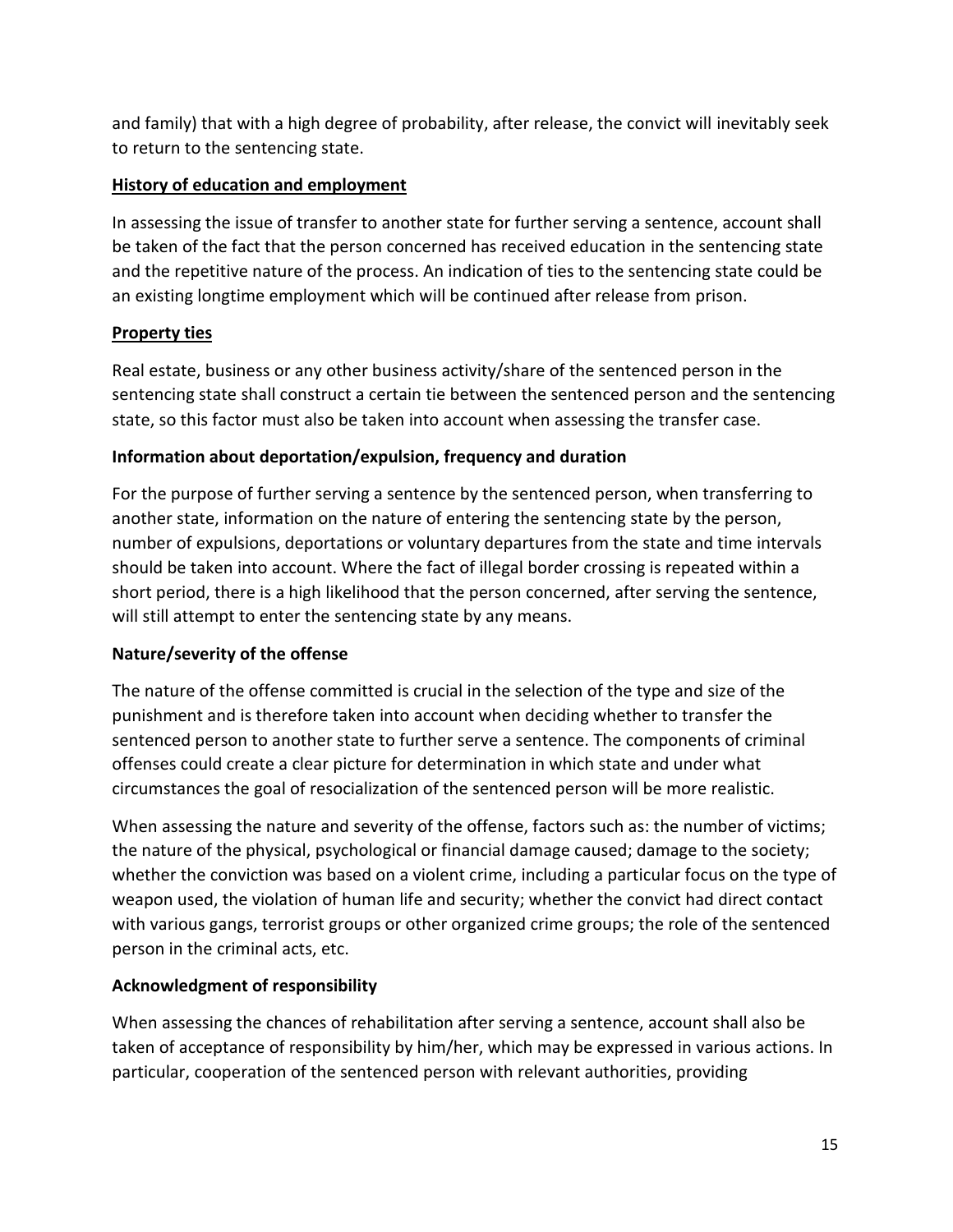comprehensive information on the criminal acts committed to law enforcement agencies, pleading guilty, etc.

## **Criminal past**

It is important to know the nature and number of the offences committed by the sentenced person, the role of the sentenced person in the offences, the nature and type of the damage caused by the offence(s). Offences committed during the period of prior conviction and the repeated nature of this act, indicate to the fact that the sentenced person does not want to be fully rehabilitated in the society.

## •Criminal ties in the administering state

During imprisonment, the sentenced person's involvement in criminal offenses in the administering state or association with other criminal groups has a significant influence on the decision-making process on the transfer of the said person to further serve a sentence, as there is a high likelihood that the sentenced person will again get involved in criminal activities after transfer. In assessing the circumstances, it is important to determine whether the sentenced person is a member of any criminal group; his/her role and function in this group; the validity and reliability of the evidence proving that tie during the conviction; the time interval during which the sentenced person had contact with the said criminal elements, etc.

•Information on behavior of the sentenced person during the imprisonment

The behavior of the sentenced person in the penitentiary institution and the fact that he/she obeys the rules of the institution, is an important indicator that the sentenced person is ready to reintegrate into the community. In contrast, the fact that a sentenced person commits a variety of offenses while in prison, including acts of violence, uses weapon, drugs and attempts to escape, has a significant negative impact on the decision-making process of transfer. Especially when such behavior of a sentenced person is of a repetitive nature and cannot be prevented using punishment.

## **The interest of justice**

When making a decision to transfer the sentenced person to another state to further serve a sentence, the purpose of social rehabilitation may be outweighed by the interest of the judiciary. Accordingly, the following factors must be taken into account when making a decision on transfer:

## **Public order**

In certain cases, the grounds for refusing to transfer the sentenced person to serve a sentence in another state may be that the transfer of the convict may endanger public order and security of the sentencing state. If the sentenced person returns after the end of the prison term at his own will, Georgia may have no control over the timing and the mode of the sentenced person's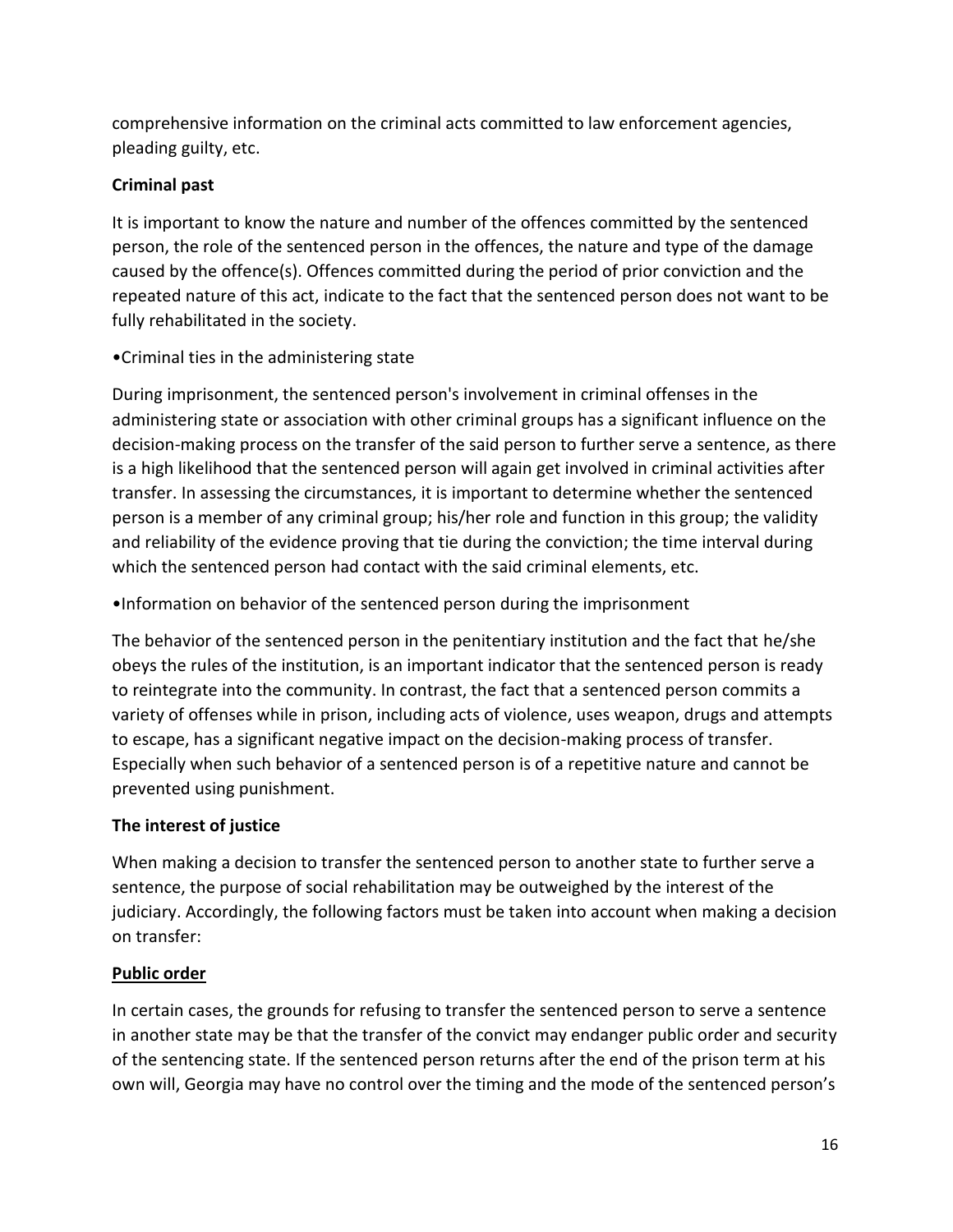arrival or over what the person will do. In order to protect public order the sentence could be enforced in total in Georgia and the person could be deported afterwards.

### **Danger of initiating new offenses in the receiving state**

Where the information available to the relevant public authorities confirms that the sentenced person maintains ties with criminal groups and other criminal elements, this creates a high likelihood that the sentenced person will resume criminal activities if transferred. Accordingly, this circumstance adversely affects the decision on the transfer.

## **Humanitarian goals**

When deciding to transfer a sentenced person to serve a sentence in another state, a positive decision may be taken with respect to a sentenced person who otherwise would not meet the conditions for transfer. This is based on the exceptional cases where humanitarian objectives make the transfer of the sentenced person necessary. Such circumstances may be due to the illness, pregnancy of the convict, etc.

Georgia is committed to the European Convention on Human Rights, especially Articles 3, 6, 8 ECHR, and the International Covenant on Civil and Political Rights, especially Articles 2, 10, 14 ICCPR. Georgia cannot transfer or otherwise remove persons if there is a threat to their life or if they are likely to be subject to torture or to inhuman or degrading treatment or punishment in the county to which they are being sent. The core of those fundamental rights even apply if the sentenced person agrees to the transfer voluntarily and in full knowledge of the circumstances in detention facilities in the administering state.

## 3.4.9 Current proceedings in the sentencing state

Where proceedings are pending in the sentencing state and the presence of the sentenced person in that state is related to the administration of justice, it may affect the decision-making process. If an extradition to face trial in the sentencing state is not easily possible a transfer should not take place before a final decision in the pending case. Litigation may be related to a variety of circumstances, including: the sentenced person's co-operation with the investigation and if his/her testimony is necessary to detain other members of an organized group, to reveal criminal elements, to conduct judicial practice; the offender has been charged with other criminal activity(s) and/or an investigation is ongoing for other offenses against the sentenced person.

## **Information of prisoners**

The Special Penitentiary Service shall ensure that foreign prisoners are informed about the possibility to request a transit to their state of nationality (Article 43 paragraph 3 LICCM, Article 4 paragraph 1 Convention on the Transfer of Sentenced Persons). Such information should be given at the beginning of the enforcement of a prison sentence and be repeated if the prison is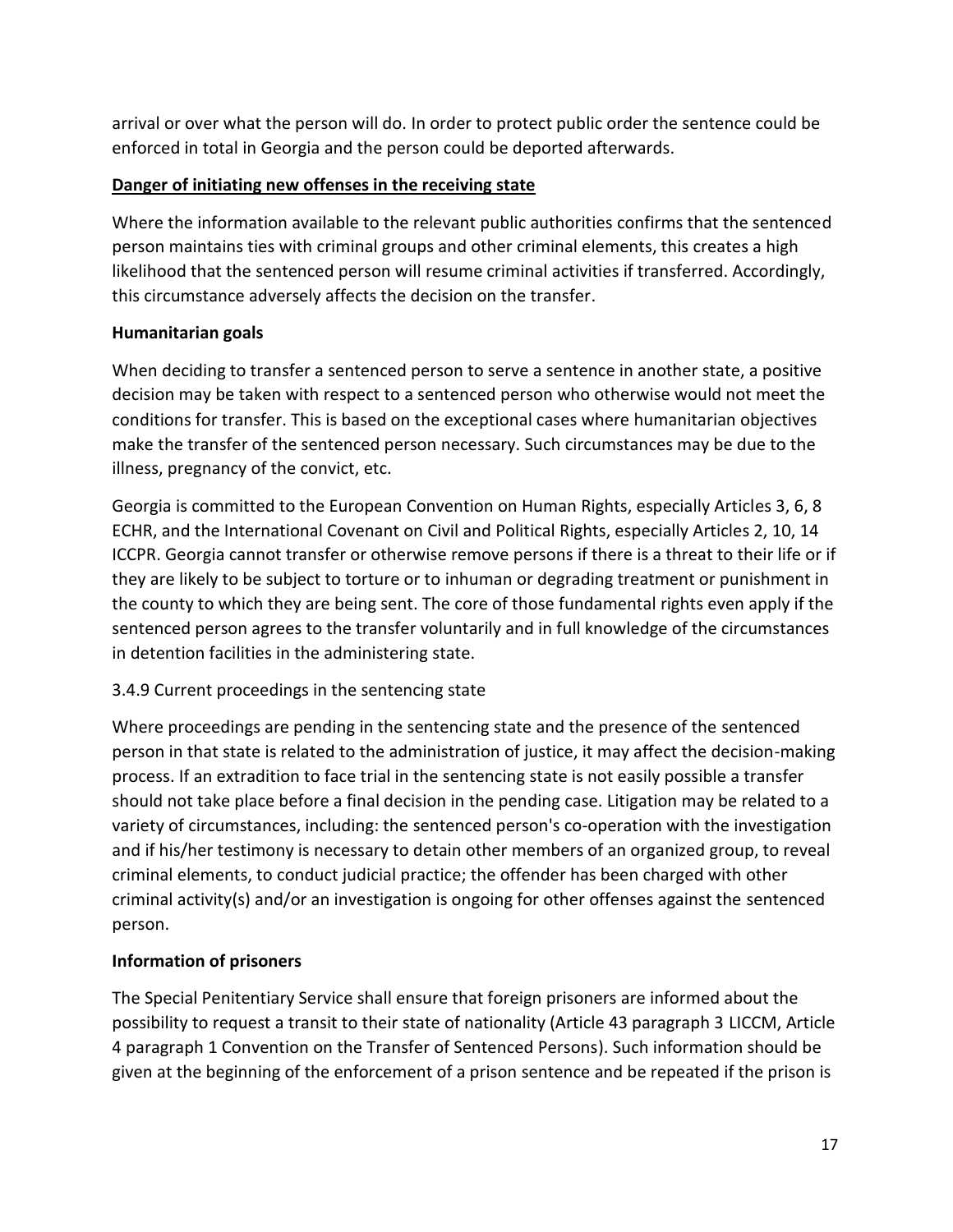of the opinion that a transfer could be possible and useful for the purpose of the resocialization of the prisoner.

The prisoner information sheet attached to these guidelines may be used to inform the prisoner.

If the prisoner is interested in a transfer the Ministry of Justice shall be informed. The name, date and place of birth, the last address if any in Georgia, the nature, duration and date of commencement of the sentence shall be included in this information.

The Ministry of Justice shall forward this information to the state of nationality and include a statement of the facts upon which the sentence was based (Article 4 paragraph 3 Convention on the Transfer of Prisoners).

## **Follow up after the transfer**

After a transfer of the prisoner the sentence can no longer be enforced in Georgia (Article 8 Convention on the Transfer of Sentenced Persons). The information of the transfer has to be forwarded to the Special Penitentiary Service in order to prevent further enforcement and to enable the Ministry of Justice to inform the administering state about subsequent changes of the judgement or sentence (Article 44 paragraph 8 LICCM).

## <span id="page-17-0"></span>Transfer to Georgia of a Georgian national or a person domiciled in Georgia sentenced in a foreign state

## **4.1 Procedure**

The procedure starts if a written (Article 5 paragraph 1 Convention on the Transfer of Sentenced Persons) application is send to the Ministry of Justice by the sentenced person or of his/her defense lawyer, close relative or legal representative (Article 43 paragraph 1 and paragraph 7 letter b, Article 45 paragraph 1 LICCM) or by a competent authority of the sentencing state (Article 43 paragraph 7 letter a, Article 45 paragraph 1 LICCM).

The sentenced person is entitled to a legal representation by a lawyer during proceedings. The law does not provide for the possibility of legal aid.

The Ministry shall obtain the documents specified in Article 43 paragraph 8 letter a to j LICCM and Article 45 paragraph 2 LICCM.

The Ministry communicates in that respect with the sentencing state (Article 43 paragraph 5 LICCM) and provides if necessary additional documents or information (Article 43 paragraph 3 and 5 LICCM).

The Ministry prepares a motion for the Deputy Minister of Justice (Article 43 paragraph 5, Article 45 paragraph 7 LICCM, Minister's Order N213 (2018) and N184 (2018)). The Minister of Justice decides on the transfer of the sentenced person (Article 43 paragraph 4 LICCM).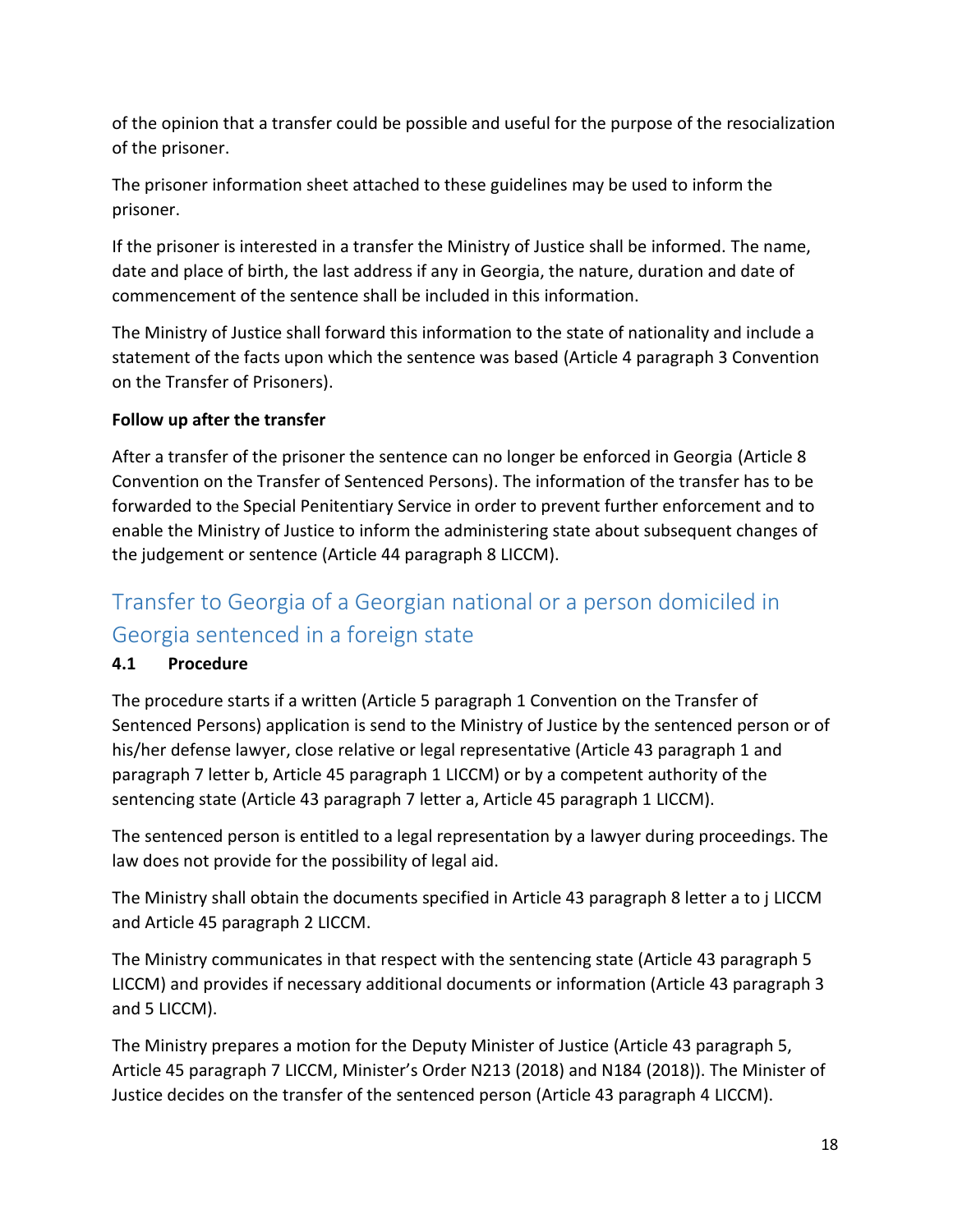In case of a negative decision the sentenced person (Article 45 paragraph 8 LICCM) and the sentencing state will be informed.

In case of a positive decision the case will be referred to the competent court (Article 45 paragraph 9). The court's involvement is limited to formally adapt the sentence adopted by the foreign court to the Georgian legislation.

After the court has decided the Ministry prepares an order of transfer (Article 45 paragraph 11 LICCM. The Minister of Justice finally decides on the transfer (Article 45 paragraph 12 LICCM).

In case of a negative decision the sentenced person and the sentencing state shall be informed within one week (Article 45 paragraph 8 LICCM). Reasons for a decision refusing the transfer shall be provided as far as possible.

In case of a positive decision a copy of the court's ruling is sent to the sentencing state (Article 45 paragraph 10).

The Penitentiary Service will be informed, so that it can take care of the transfer (Article 45 paragraph 12 LICCM). If applicable the written confirmation from an interested person on the coverage of the expenses related to transfer of the convicted person; the confirmation, together with other documents, shall be sent to the Penitentiary Service (Article 45 paragraph 6 LICCM).

In case the sentencing state requests specific assurances e.g. regarding the length of enforcement of a sentence or conditions of the enforcement of the sentence in a specific prison, those assurances will be given by the Ministry based on the converted judgment rendered by the court. The maximum length of enforcement of a sentence foreseen in Georgian law for the same crime could not be exceeded.

## **4.2 Formal requirements**

If the basis for a transfer is a bilateral or a multilateral treaty the documents specified therein shall be necessary to decide on a transfer. If the basis for a transfer is national law the documents specified in Article 43 paragraph 8 and Article 45 paragraphs 2 and 6 shall be obtained.

|       | <b>Document</b>                            | <b>LICCM</b>                          | <b>Convention on</b><br>the Transfer of<br>Sentenced<br><b>Persons</b> |
|-------|--------------------------------------------|---------------------------------------|------------------------------------------------------------------------|
| 4.2.1 | A certified copy of the final<br>judgment; | Article 43<br>paragraph 8<br>letter a | Article 6<br>paragraph 2<br>letter a                                   |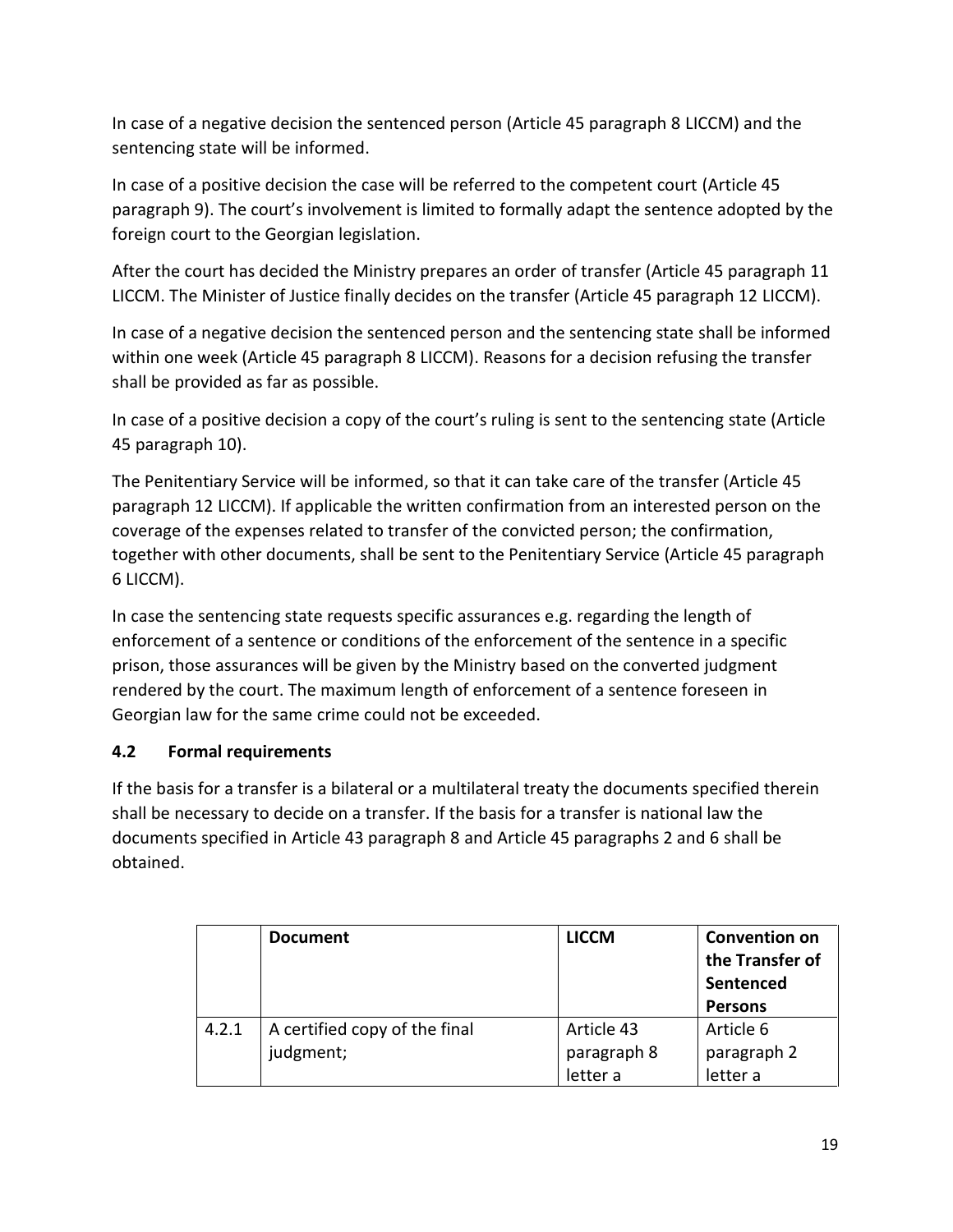| 4.2.2  | A document certifying the entry into    | Article 43        |             |
|--------|-----------------------------------------|-------------------|-------------|
|        | force of the final judgment             | paragraph 8       |             |
|        |                                         | letter b          |             |
| 4.2.3  | A certified copy (if any) of a decision | Article 43        |             |
|        | of a higher court of the court that     | paragraph 8       |             |
|        | delivered the judgment                  | letter c          |             |
| 4.2.4  | A document concerning the part of       | Article 43        | Article 6   |
|        | the sentence served by the              | paragraph 8       | paragraph 2 |
|        | sentenced person                        | letter d          | letter b    |
| 4.2.5  | A document concerning the               | Article 43        |             |
|        | remaining part of the sentence          | paragraph 8       |             |
|        |                                         | letter e          |             |
| 4.2.6  | The text of the article of the Criminal | Article 43        | Article 6   |
|        | Code under which the person was         | paragraph 8       | paragraph 2 |
|        | sentenced                               | letter f          | letter a    |
| 4.2.7  | Written consent of the sentenced        | Article 43        | Article 6   |
|        | person to transfer, and where the       | paragraph 8       | paragraph 2 |
|        | sentenced person is unable to           | letter g          | letter c    |
|        | express his/her wish, the consent of    |                   |             |
|        | his/her close relative or legal         |                   |             |
|        | representative, unless otherwise        |                   |             |
|        | provided for by an international or     |                   |             |
|        | individual agreement of Georgia, or     |                   |             |
|        | the conditions of reciprocity           |                   |             |
| 4.2.8  | A certificate of health of the          | Article 43        |             |
|        | sentenced person                        | paragraph 8       |             |
|        |                                         | letter h          |             |
| 4.2.9  | A document certifying citizenship of    | Article 43        | Article 6   |
|        | the receiving state                     | paragraph 8       | paragraph 1 |
|        |                                         | letter I; Article | letter a    |
|        |                                         | 45 paragraph 2    |             |
|        |                                         | letter b          |             |
| 4.2.10 | The opinion of the Prosecutor's         | Article 43        |             |
|        | Office of Georgia on the expediency     | paragraph 8       |             |
|        | of transferring of the sentenced        | letter j          |             |
|        | person                                  |                   |             |
| 4.2.11 | The opinion of the Ministry of          | Article 43        |             |
|        | Internal Affairs of Georgia on the      | paragraph 8       |             |
|        | expediency of transferring of the       | letter j          |             |
|        | sentenced person                        |                   |             |
| 4.2.12 | The opinion of the State Security       | Article 43        |             |
|        | Service of Georgia on the               | paragraph 8       |             |
|        |                                         | letter j          |             |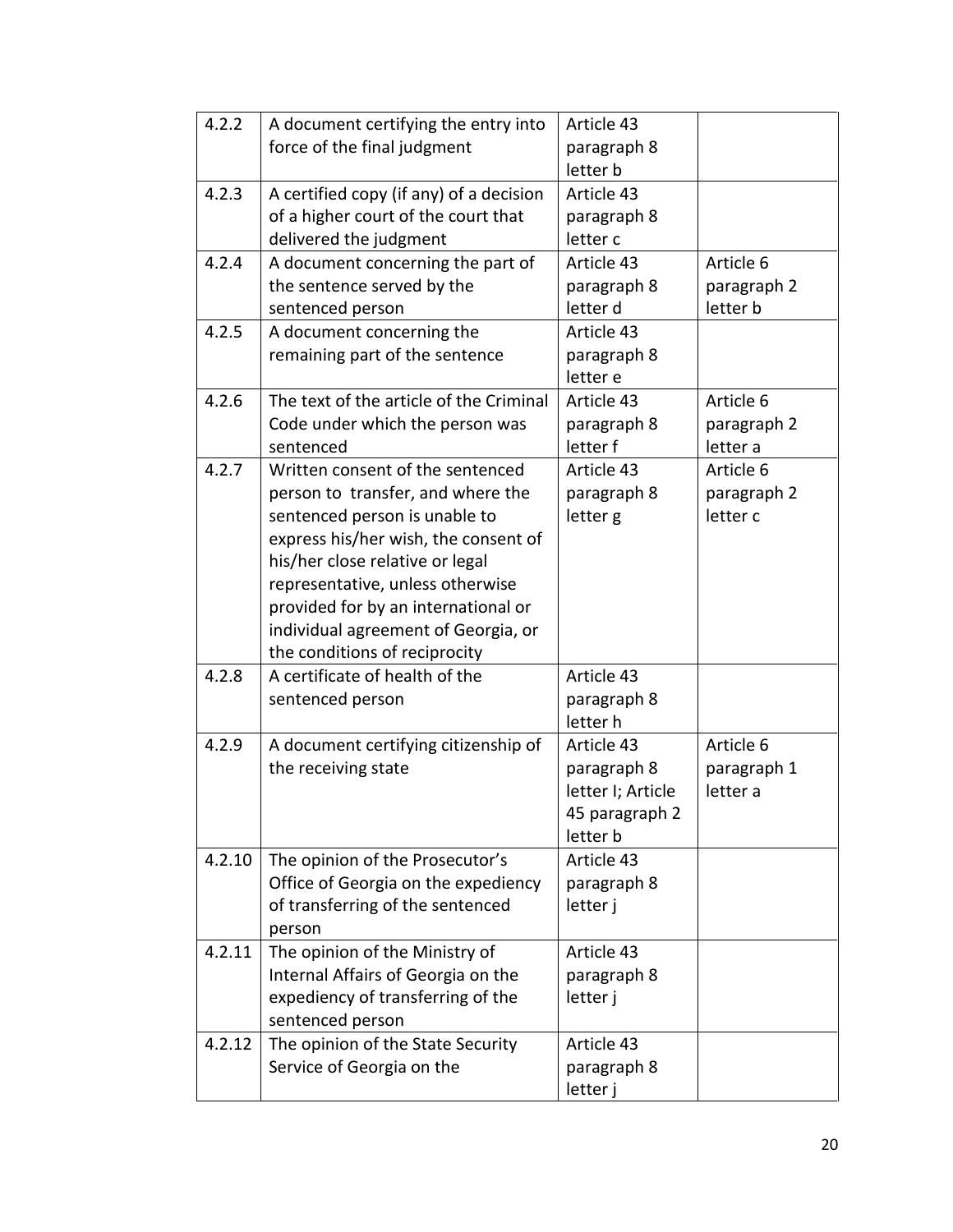|        | expediency of transferring of the       |             |             |
|--------|-----------------------------------------|-------------|-------------|
|        | sentenced person                        |             |             |
| 4.2.13 | Complete identification details of      | Article 45  |             |
|        | the convicted person (name,             | paragraph 2 |             |
|        | surname, date and place of birth,       | letter a    |             |
|        | identity document details and other     |             |             |
|        | information)                            |             |             |
| 4.2.14 | In the case of Article 43 paragraph 7   | Article 45  |             |
|        | letter b LICCM a document certifying    | paragraph 2 |             |
|        | the granting of authorization by the    | letter c    |             |
|        | convicted person to the applicant, or   |             |             |
|        | if the applicant is a close relative, a |             |             |
|        | document certifying kinship.            |             |             |
| 4.2.15 | If applicable a written confirmation    | Article 45  |             |
|        | from an interested person on the        | paragraph 6 |             |
|        | coverage of the expenses related to     |             |             |
|        | transfer of the convicted person.       |             |             |
| 4.2.16 | If appropriate: Any medical or social   |             | Article 6   |
|        | reports on the sentenced person,        |             | paragraph 2 |
|        | information about his treatment in      |             | letter d    |
|        | the sentencing state, and any           |             |             |
|        | recommendation for his further          |             |             |
|        | treatment in the administering state    |             |             |

4.2.7 Georgian law decides whether a person has a right to represent a sentenced person in Georgia.

### **4.3 Material requirements**

|       |                                    | <b>LICCM</b>    | <b>Convention on</b><br>the Transfer of |
|-------|------------------------------------|-----------------|-----------------------------------------|
|       |                                    |                 | Sentenced                               |
|       |                                    |                 | <b>Persons</b>                          |
| 4.3.1 | The sentenced person is a national | Article 43      | Article 3                               |
|       | of Georgia or domiciled in Georgia | paragraph 1     | paragraph 1                             |
|       |                                    |                 | letter a                                |
| 4.3.2 | The judgement is final.            | Article 43      | Article 3                               |
|       |                                    | paragraph 6 and | paragraph 1                             |
|       |                                    | 8 letter a      | letter b                                |
| 4.3.3 | The sentenced person consents to   | Article 43      | Article 3                               |
|       | the transfer, if necessary.        | paragraph 9     | paragraph 1                             |
|       |                                    | letter b        | letter d                                |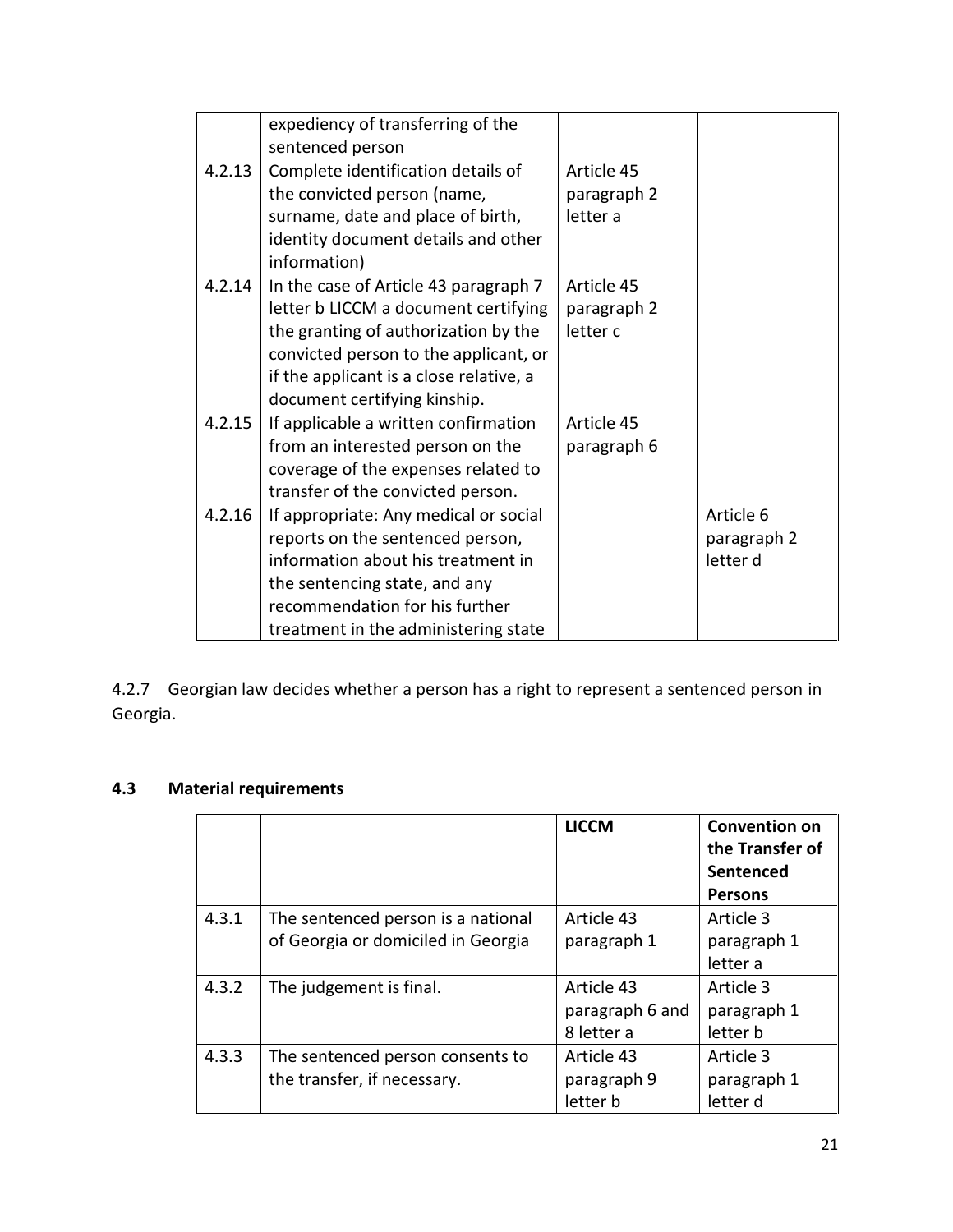| 4.3.4  | The remaining term of the sentence     | Article 43              | Article 3   |
|--------|----------------------------------------|-------------------------|-------------|
|        | to be served is not less than 6        | paragraph 9             | paragraph 1 |
|        | months at the time of receiving the    | letter c                | letter c    |
|        | request for transfer                   |                         |             |
| 4.3.5  | The act for which the person is        | Article 43              | Article 3   |
|        | sentenced is deemed to be an           | paragraph 9             | paragraph 1 |
|        | offence or is punishable by            | letter a, Article       | letter d    |
|        | imprisonment under the legislation     | 55 paragraph 1          |             |
|        | of Georgia                             | letter a                |             |
| 4.3.6  | The sentencing state agrees to the     | Article 43              | Article 3   |
|        | transfer                               | paragraph 9             | paragraph 1 |
|        |                                        | letter d                | letter f    |
| 4.3.7  | The enforcement of the judgment of     | Article 43              |             |
|        | the competent foreign court            | paragraph 10            |             |
|        | contravenes the fundamental            |                         |             |
|        | principles of Georgian legal system    |                         |             |
| 4.3.8  | The offence with respect to which      | Article 43              |             |
|        | the competent foreign court            | paragraph 9             |             |
|        | delivered the judgment is deemed a     | letter a                |             |
|        | political or military crime in Georgia |                         |             |
|        | and therefore is not regarded as a     |                         |             |
|        | crime in Georgia.                      |                         |             |
| 4.3.9  | There is a reasonable belief that the  | Article 2               |             |
|        | judgment of the competent foreign      | paragraph 1             |             |
|        | court was delivered or the person's    | International           |             |
|        | condition was aggravated based on      | Covenant on             |             |
|        | his/her race, nationality, ethnic      | Civil and               |             |
|        | origin, religion, political opinions   | <b>Political Rights</b> |             |
|        | and other similar circumstances (see   | of 19 December          |             |
|        | for example Article 55 paragraph 1     | 1966)                   |             |
|        | letter d LICCM in cases of chapter     |                         |             |
|        | VI).                                   |                         |             |
| 4.3.10 | With respect to the offence for        | Article 55              |             |
|        | which the enforcement of the           | paragraph 1             |             |
|        | judgment is sought there exists a      | letter g                |             |
|        | judgment of a Georgian court or the    |                         |             |
|        | relevant Georgian authorities have     |                         |             |
|        | adopted a final decision to            |                         |             |
|        | discontinue prosecution against the    |                         |             |
|        | person.                                |                         |             |
| 4.3.11 | Relevant Georgian authorities have     |                         |             |
|        | adopted a final decision on refusing   |                         |             |
|        | to initiate a criminal prosecution for |                         |             |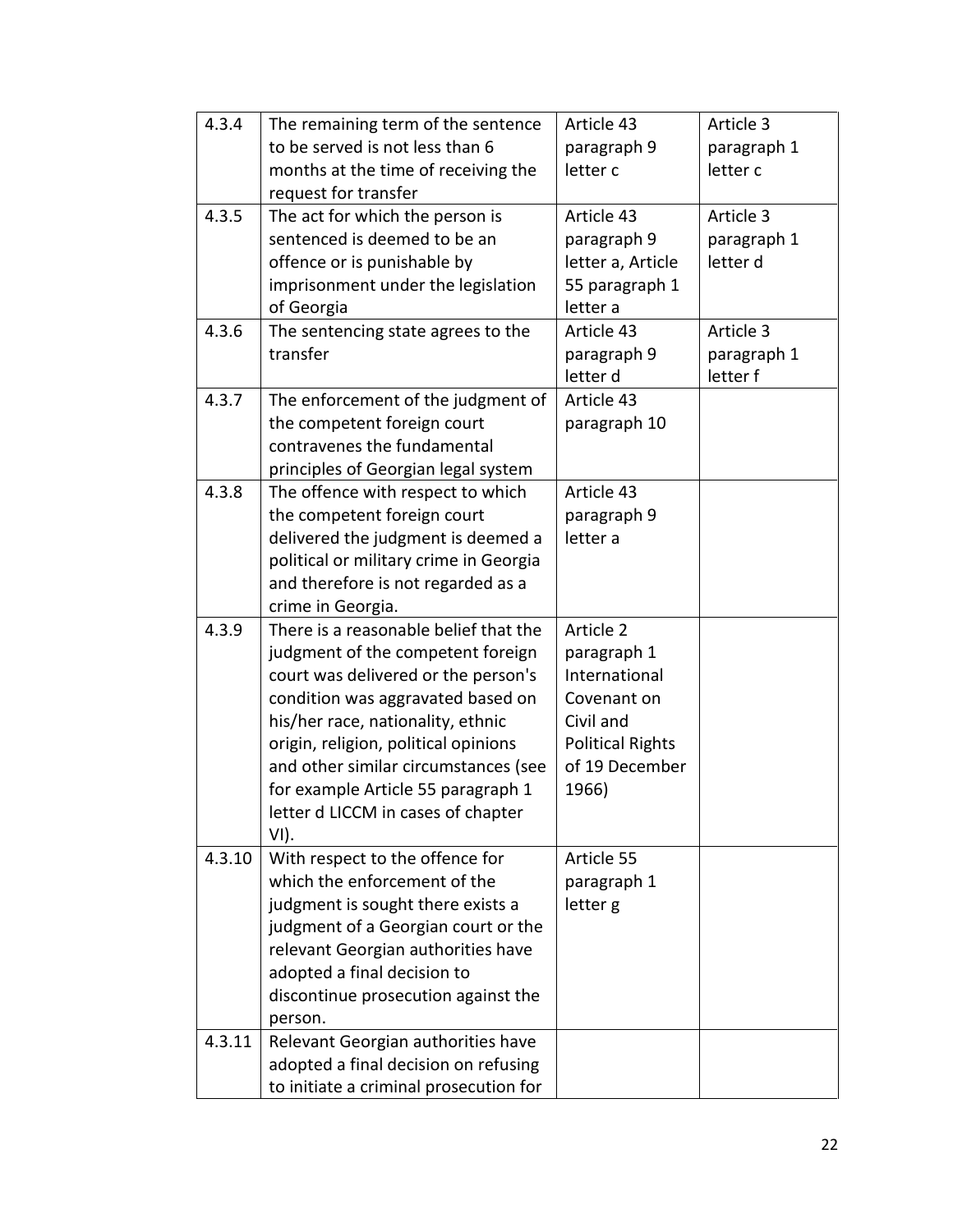| the offence, for which the person's |  |
|-------------------------------------|--|
| extradition has been requested.     |  |

4.3.1 In order to assume Georgian nationality dual nationality is sufficient.

Domicile is defined as habitual and legal residence on Georgian territory. Indications for a habitual residence are that Georgia has been for more than a year the center of living of the sentenced person and that the person had developed family, social or (legal) professional ties in Georgia.

4.3.3 A consent is not necessary in the cases described in the Articles 2 and 3 Additional Protocol to the Convention on the Transfer of Sentenced Persons. As prison conditions and legal provisions on early release differ from state to state a sentenced person may have reasons for not wishing to be transferred. It is usually the case that the social rehabilitation of a prisoner is better served by transferring those who consent to such transfer.

The sentenced person has to be informed properly about the meaning and the consequences of a transfer in a language which he or she could understand before deciding on the consent.

If necessary it could be verified whether the consent had been given in accordance with this condition. (Article 7 paragraph 1 Convention on the Transfer of Sentenced Persons). In case of doubt the sentencing state shall be requested to afford an opportunity to verify with the assistance of the diplomatic or consular corps or any other official agreed upon between the states concerned (Article 7 paragraph 2 Convention on the Transfer of Sentenced Persons). Such verification can be effected.

4.3.5 The facts which are described in the judgment must, if the act would have been committed in Georgia, constitute a crime according to Georgian law. Additional facts provided by the sentencing state or the sentenced person shall not be taken into account as the merits of the judgment will not be tested. Dual criminality is fulfilled irrespective of whether the laws of the two states place the offence within the same category of offences or use the same terminology, as long as the conduct underlying the offence is a criminal offence under the laws of both states.

4.3.7 Georgia cannot execute a sentence which is not known in Georgian law. The type and length of a sentence must be in compliance with the rules on sentencing in Georgian law.

4.3.9 The Ministry does not go into the merits of the judgment and will not assess whether the judgement contravenes the national criminal procedure law of the sentencing state or of Georgia. Nevertheless a judgment in breach of the fundamental human rights could not be enforced in Georgia.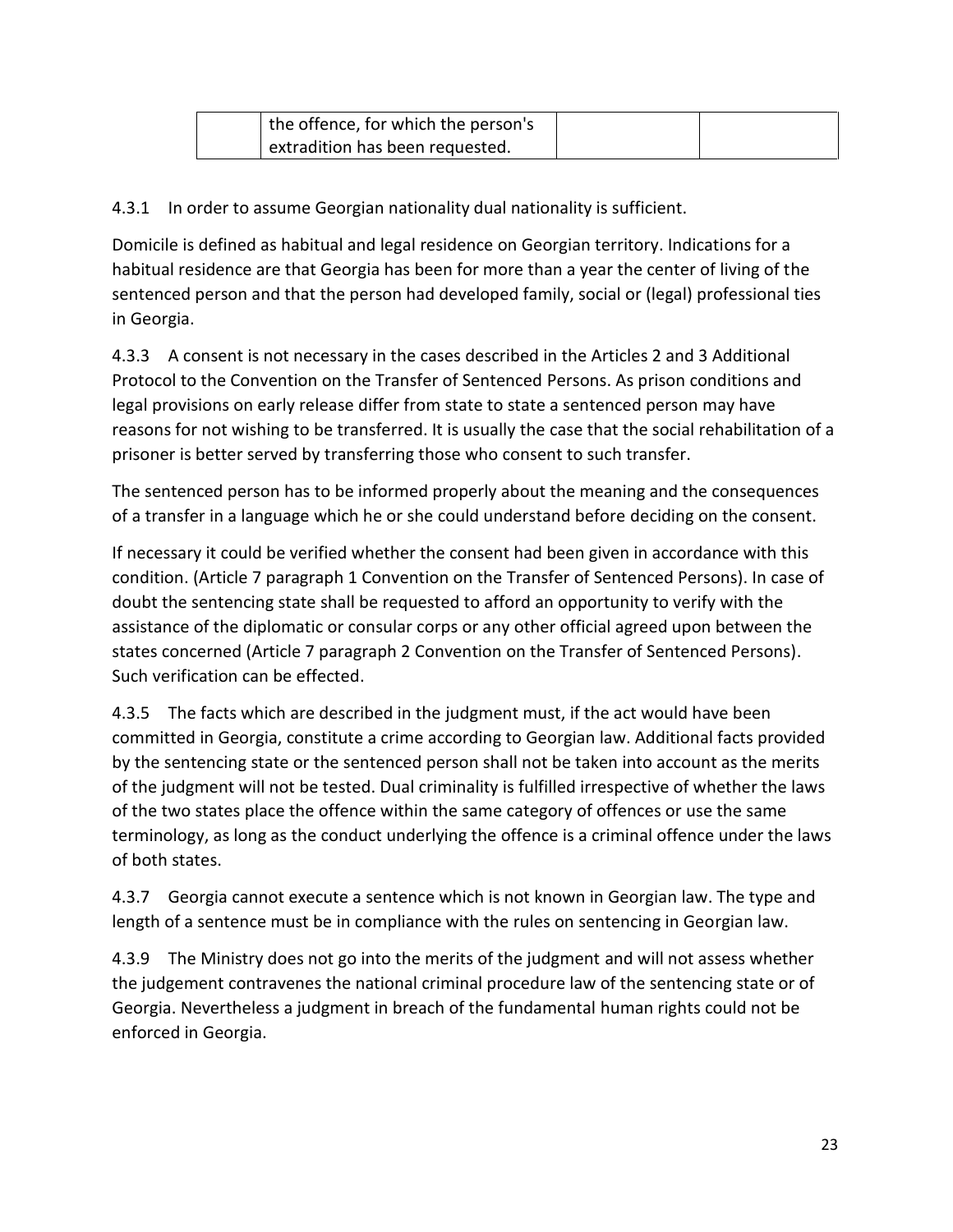#### **Grounds for refusal**

|       |                                        | <b>LICCM</b> | <b>Convention on</b><br>the Transfer of<br>Sentenced<br><b>Persons</b> |
|-------|----------------------------------------|--------------|------------------------------------------------------------------------|
| 4.4.1 | The transfer of the accused person     | Article 43   |                                                                        |
|       | poses risk to public and/or state      | paragraph 10 |                                                                        |
|       | security interests                     | letter a     |                                                                        |
| 4.4.2 | The correctional facilities of Georgia | Article 43   |                                                                        |
|       | are overcrowded                        | paragraph 10 |                                                                        |
|       |                                        | letter b     |                                                                        |
| 4.4.3 | The sentenced person has not served    | Article 43   |                                                                        |
|       | half of the sentence, unless           | paragraph 10 |                                                                        |
|       | otherwise agreed between the           | letter c     |                                                                        |
|       | competent authorities of Georgia       |              |                                                                        |
|       | and the foreign state.                 |              |                                                                        |
| 4.4.4 | The interested person refuses to       | Article 43   |                                                                        |
|       | cover the expenses related to          | paragraph 10 |                                                                        |
|       | transferring of the sentenced person.  | letter d     |                                                                        |
| 4.4.5 | The transfer will not contribute to    |              |                                                                        |
|       | the sentenced person's social          |              |                                                                        |
|       | rehabilitation.                        |              |                                                                        |

Grounds for refusal are not mandatory and the Ministry has a power of discretion (see 3.4).

4.4.2 If correctional facilities in Georgia are overcrowded each additional inmate causes additional work and costs. Social rehabilitation of all prisoners could be endangered and detention standards may no longer be met if the number of prisoners excels the number of places foreseen in the correctional facility which shall take over the sentenced person.

4.4.3 It lays within the public interest and in the interest of victims that sentences are properly enforced. Taking into account possibilities of early release and amnesty in administering states many states take it as a general rule that half of the sentence should be enforced in the sentencing state. If an early transfer is envisioned because of Georgian public interests or a great personal interest of the sentenced person the Ministry should evaluate the possibility to give an assurance as to the minimum length of enforcement of the sentence in a correctional facility.

4.4.5 The sentencing state should itself enforce the sentence if social rehabilitation and reintegration could be better provided in that state. Circumstances to be taken into account when assessing the best place for social rehabilitation see 3.4.6.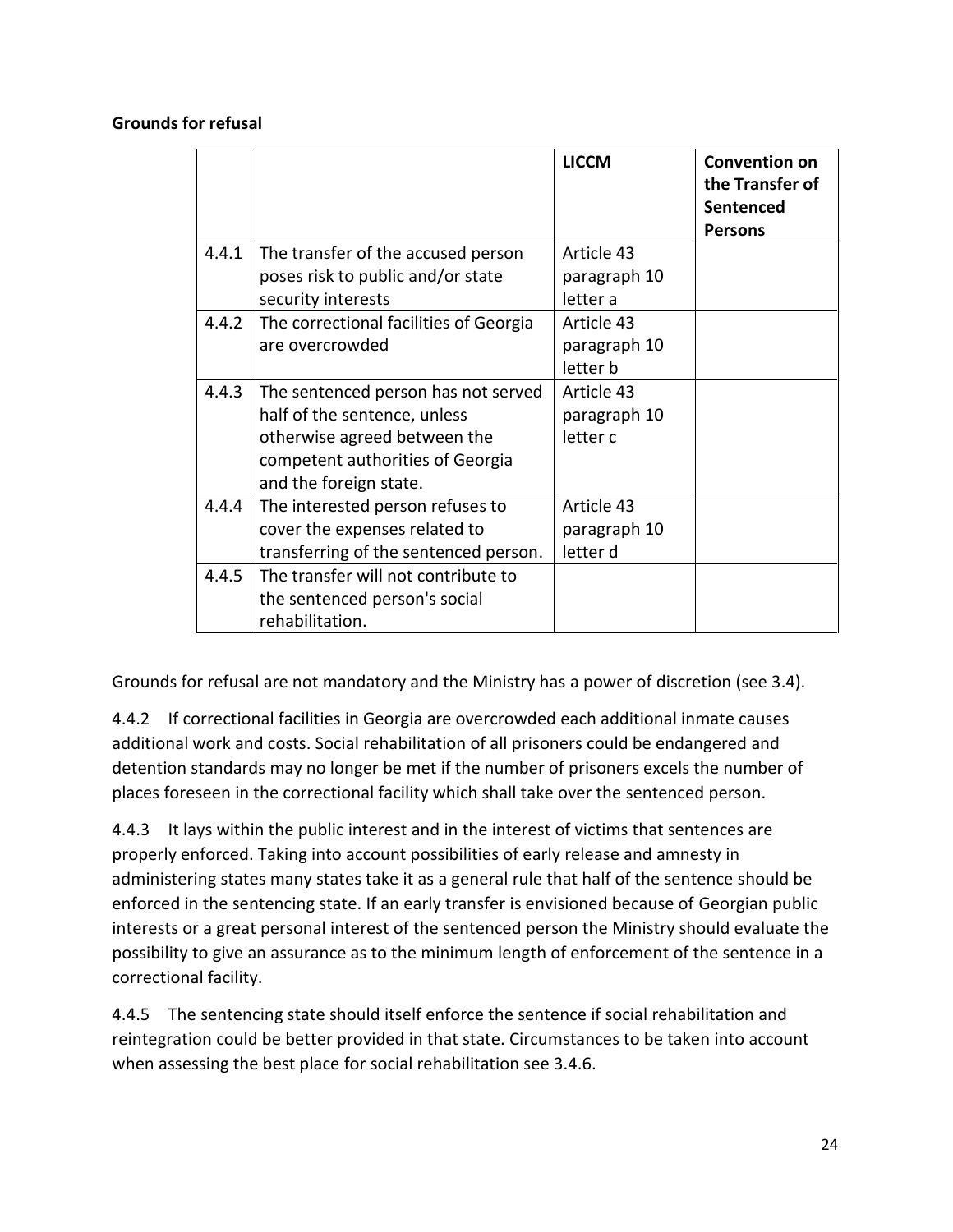There is a strong humanitarian argument for transfer if the prison conditions and regimes in the sentencing state are particularly poor or are not in line with international minimum standards. Such humanitarian concerns may be heightened by the particular circumstances of individual prisoners (e.g. pregnancy, mental or physical illness). Humanitarian factors may also be taken into account with respect of the needs of the family and dependents of a sentenced person who is held in a foreign prison while they remain in their country of origin. Those families may face challenges as the consequence of their family member's imprisonment as martial difficulties, financial and housing problems, social stigma and victimization, loneliness, anxiety and emotional hardships. Prisoner's children may experience psychological harm and develop behavioral problems.

The Ministry may also take into account whether the sentenced person will be deported after the end of the imprisonment as a transfer could be organized better and could take place at the expense of the sentenced person.

#### **Follow up after the transfer**

If after the transfer proceedings against the sentenced person shall be initiated or he shall be convicted for any other offence, committed before his/her transfer, other than the offence for which the person has been transferred to Georgia, the Ministry requests the sentencing state to agree to the proceedings (Article 50 paragraphs 15 letter a, 15 LICCM).

Upon receipt from the relevant foreign competent authority of information that the convicted person has been exempted from criminal liability and/or from serving the remaining part of the sentence on the basis of an act of amnesty or pardon, or a court decision or other legal grounds, the Ministry of Justice shall immediately request the Penitentiary Service to exempt the convicted person from serving the remaining part of the sentence (Article 45 paragraph 13 LICCM).

The sentencing state should be informed if the enforcement of the sentence had been completed or the sentenced person has escaped from the detention facility. This is not only an element of mutual cooperation but may also be of practical significance in cases where victims need to be informed about a possible return of the offender.

If the sentenced person has escaped custody and left the territory of Georgia the sentencing state shall be informed that the enforcement of the sentence cannot be completed.

#### **Information of Georgian nationals in foreign prisons**

Georgian nationals in foreign prisons could be informed upon request about the possibility of a transfer. The information should be provided as soon as possible in an easy and precise manner so as to ensure that the sentenced person could provide an informed consent or opinion (No. 3 of the Draft recommendation concerning the practical application of the Convention on the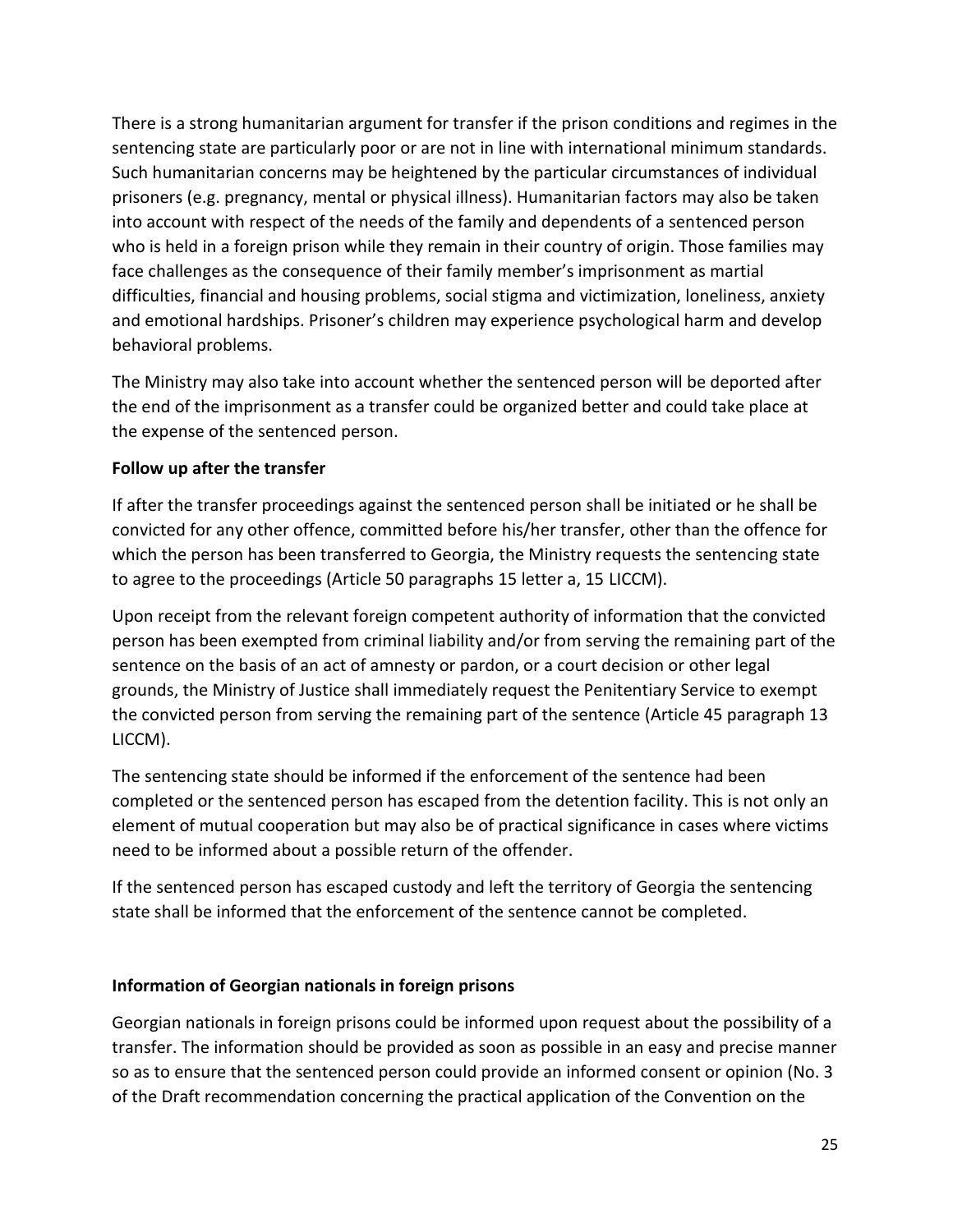Transfer of Sentenced Persons and Additional Protocol thereto, European Committee on Crime Problems, PC-OC (2018)07rev3).

## <span id="page-25-0"></span>Transit of convicted persons

Transit can be requested by a third state to or from which a person shall be transferred from another third state or from the Georgian Ministry of Justice to a third through which territory a person shall be transported from Georgia. Transit is governed by Art. 46 LICCM and Art. 16 Convention on the Transfer of Sentenced Persons.

Article 46 LICCM does not refer to Art. 36 LICCM in cases of transit for extradition proposes. Article 36 LICCM is not applicable mutatis mutandis.

The transfer of Georgian national is not permitted.

With respect to Art. 16 Convention on the Transfer of Sentenced Persons Georgia declared, that requests for transfer and supporting documents must be accompanied by a translation into the Georgian, English or Russian languages.

The Convention on the Transfer of Sentenced Persons is applicable, if either the requesting state, be it the sentencing state or the administering state, is party to the Convention, Art. 16 paragraph 1 Convention on the Transfer of Sentenced Persons.

The Ministry of Justice will decide on the transit through Georgia or request a transit through a third state, Art. 46 paragraph 2 and 3 LICCM. Unlike with respect to a transfer of prisoners a decision of the Minister is not necessary.

The requesting state shall be informed as soon as possible on the decision of the Ministry of Justice.

## **5.1 Transit through Georgia**

|       |                                        | <b>LICCM</b> | <b>Convention on</b><br>the Transfer of<br>Sentenced<br><b>Persons</b> |
|-------|----------------------------------------|--------------|------------------------------------------------------------------------|
| 5.1.1 | Request of a third state               | Article 46   | Article 16                                                             |
|       |                                        | paragraph 2  | paragraph 1                                                            |
| 5.1.2 | Translation                            |              |                                                                        |
| 5.1.3 | Agreement between sentencing and       |              | Article 16                                                             |
|       | administering state on the transfer of |              | paragraph 4                                                            |
|       | the person                             |              |                                                                        |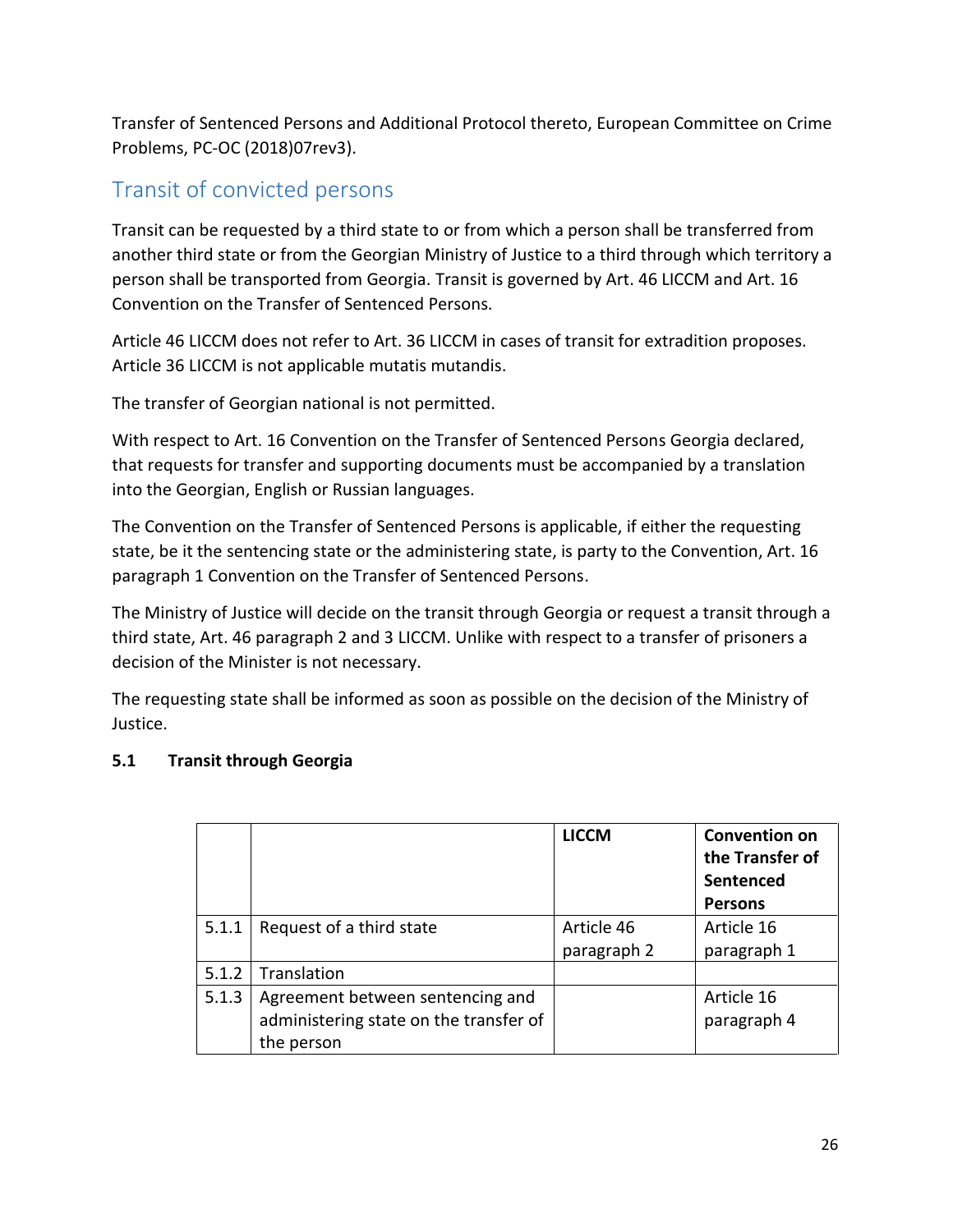| 5.1.4 | The sentenced person is Georgian     | Article 16   |
|-------|--------------------------------------|--------------|
|       | national.                            | paragraph 2  |
|       |                                      | letter a     |
| 5.1.5 | The offence for which the sentence   | Article 16   |
|       | was imposed is not an offence under  | paragraph 2  |
|       | Georgian law.                        | letter b     |
| 5.1.6 | The transfer of the sentenced person |              |
|       | poses risk to public and/or state    |              |
|       | security interests                   |              |
| 5.1.7 | The enforcement of the sentence will | Article 3    |
|       | not result in a violation of human   | European     |
|       | rights.                              | Human Rights |
|       |                                      | Convention   |

5.1.4 Optional ground for refusal in cases dealt with under the Convention on the Transfer of Sentenced Persons.

5.1.5 Optional ground for refusal in cases dealt with under the Convention on the Transfer of Sentenced Persons.

5.1.6 A risk to public security interests could be assumed if the sentenced person is of public interest and there might be violent demonstrations or attempts to free the person. A risk to public security could be assumed if for reasons of foreign policy imprisonment of the sentenced person shall not be supported.

5.1.7 In cases of transit the decision is taken in a summary proceeding. Nevertheless if it is obvious that the sentenced person will suffer from a breach of human rights in the administering state a transfer cannot be authorized, Art. 3 European Convention on Human Rights.

|       |                                      | <b>LICCM</b> | <b>Convention on</b><br>the Transfer of<br>Sentenced<br><b>Persons</b> |
|-------|--------------------------------------|--------------|------------------------------------------------------------------------|
| 5.2.1 | Request to the third state           | Article 46   | Article 16                                                             |
|       |                                      | paragraph 3  | paragraph 1                                                            |
| 5.2.2 | Translation if required by the third |              |                                                                        |
|       | state                                |              |                                                                        |
| 5.2.3 | Transmission to the Ministry of      |              | Article 16                                                             |
|       | Justice of the third state           |              | paragraph 3 in                                                         |
|       |                                      |              | conjunction                                                            |

## **5.2 Transit through a third state**